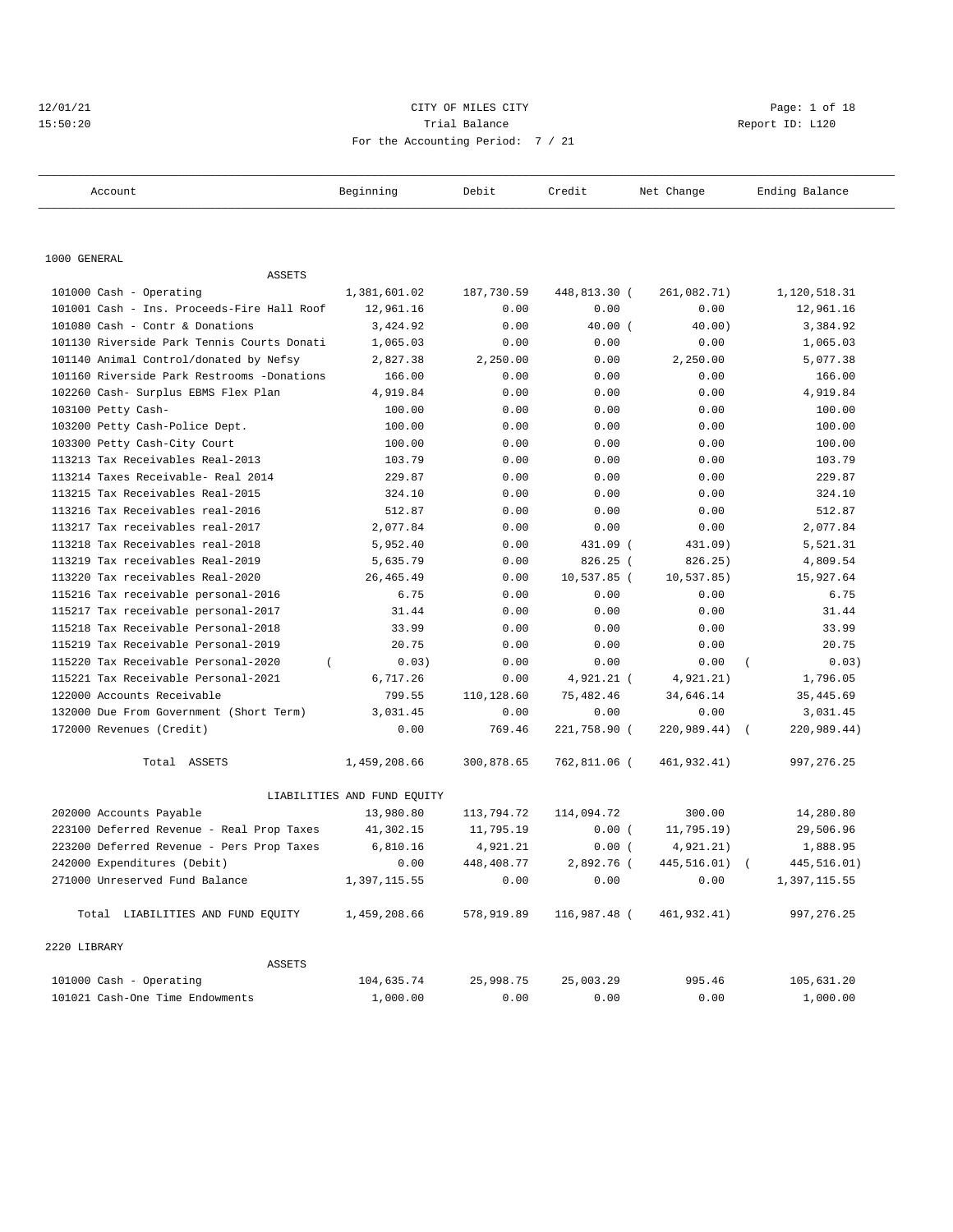## 12/01/21 CITY OF MILES CITY Page: 2 of 18 15:50:20 Trial Balance Report ID: L120 For the Accounting Period: 7 / 21

| Account                                    | Beginning                   | Debit     | Credit        | Net Change    | Ending Balance |
|--------------------------------------------|-----------------------------|-----------|---------------|---------------|----------------|
| 101032 Cash- Library Board of Trustees Mul | 10,513.60                   | 0.00      | 0.00          | 0.00          | 10,513.60      |
| 103000 Petty Cash                          | 75.00                       | 0.00      | 0.00          | 0.00          | 75.00          |
| 172000 Revenues (Credit)                   | 0.00                        | 0.00      | 25,998.75 (   | 25,998.75)    | 25,998.75)     |
| Total ASSETS                               | 116,224.34                  | 25,998.75 | $51,002.04$ ( | 25,003.29)    | 91,221.05      |
|                                            | LIABILITIES AND FUND EQUITY |           |               |               |                |
| 202000 Accounts Payable                    | 0.00                        | 7,037.53  | 7,037.53      | 0.00          | 0.00           |
| 242000 Expenditures (Debit)                | 0.00                        | 25,003.29 | 0.00(         | $25,003.29$ ( | 25,003.29)     |
| 271000 Unreserved Fund Balance             | 116,224.34                  | 0.00      | 0.00          | 0.00          | 116,224.34     |
| Total LIABILITIES AND FUND EQUITY          | 116,224.34                  | 32,040.82 | 7,037.53 (    | 25,003.29)    | 91,221.05      |
| 2260 EMERGENCY DISASTER                    |                             |           |               |               |                |
| <b>ASSETS</b>                              |                             |           |               |               |                |
| 101000 Cash - Operating                    | 24.88                       | 12.03     | 0.00          | 12.03         | 36.91          |
| 113218 Tax Receivables real-2018           | 0.00                        | 0.00      | $4.53$ (      | $4.53)$ (     | 4.53)          |
| 172000 Revenues (Credit)                   | 0.00                        | 0.00      | $12.03$ (     | $12.03)$ (    | 12.03)         |
| Total ASSETS                               | 24.88                       | 12.03     | $16.56$ (     | 4.53)         | 20.35          |
|                                            | LIABILITIES AND FUND EQUITY |           |               |               |                |
| 223100 Deferred Revenue - Real Prop Taxes  | 0.00                        | 4.53      | 0.00(         | $4.53)$ (     | 4.53)          |
| 271000 Unreserved Fund Balance             | 24.88                       | 0.00      | 0.00          | 0.00          | 24.88          |
| Total LIABILITIES AND FUND EQUITY          | 24.88                       | 4.53      | 0.00(         | 4.53)         | 20.35          |
| 2270 Health                                |                             |           |               |               |                |
| <b>ASSETS</b>                              |                             |           |               |               |                |
| 101000 Cash - Operating                    | 20,076.63                   | 0.00      | 0.00          | 0.00          | 20,076.63      |
| Total ASSETS                               | 20,076.63                   | 0.00      | 0.00          | 0.00          | 20,076.63      |
|                                            | LIABILITIES AND FUND EQUITY |           |               |               |                |
| 202000 Accounts Payable                    | 13,976.16                   | 0.00      | 0.00          | 0.00          | 13,976.16      |
| 271000 Unreserved Fund Balance             | 6,100.47                    | 0.00      | 0.00          | 0.00          | 6,100.47       |
| Total LIABILITIES AND FUND EQUITY          | 20,076.63                   | 0.00      | 0.00          | 0.00          | 20,076.63      |
| 2310 TIFD-Downtown                         |                             |           |               |               |                |
| ASSETS                                     |                             |           |               |               |                |
| 101000 Cash - Operating                    | 258,197.19                  | 1,430.21  | 304.93        | 1,125.28      | 259, 322.47    |
| 113170 Deferred revenue                    | 79.85                       | 0.00      | 0.00          | 0.00          | 79.85          |
| 113218 Tax Receivables real-2018           | 515.69                      | 0.00      | 0.00          | 0.00          | 515.69         |
| 113219 Tax receivables Real-2019           | 1,255.25                    | 0.00      | 0.00          | 0.00          | 1,255.25       |
| 115180 Deferred revenue-audit              | 1.46                        | 0.00      | 0.00          | 0.00          | 1.46           |
| 115219 Tax Receivable Personal-2019        | 6.99                        | 0.00      | 0.00          | 0.00          | 6.99           |
| 115220 Tax Receivable Personal-2020        | 488.73                      | 0.00      | 0.00          | 0.00          | 488.73         |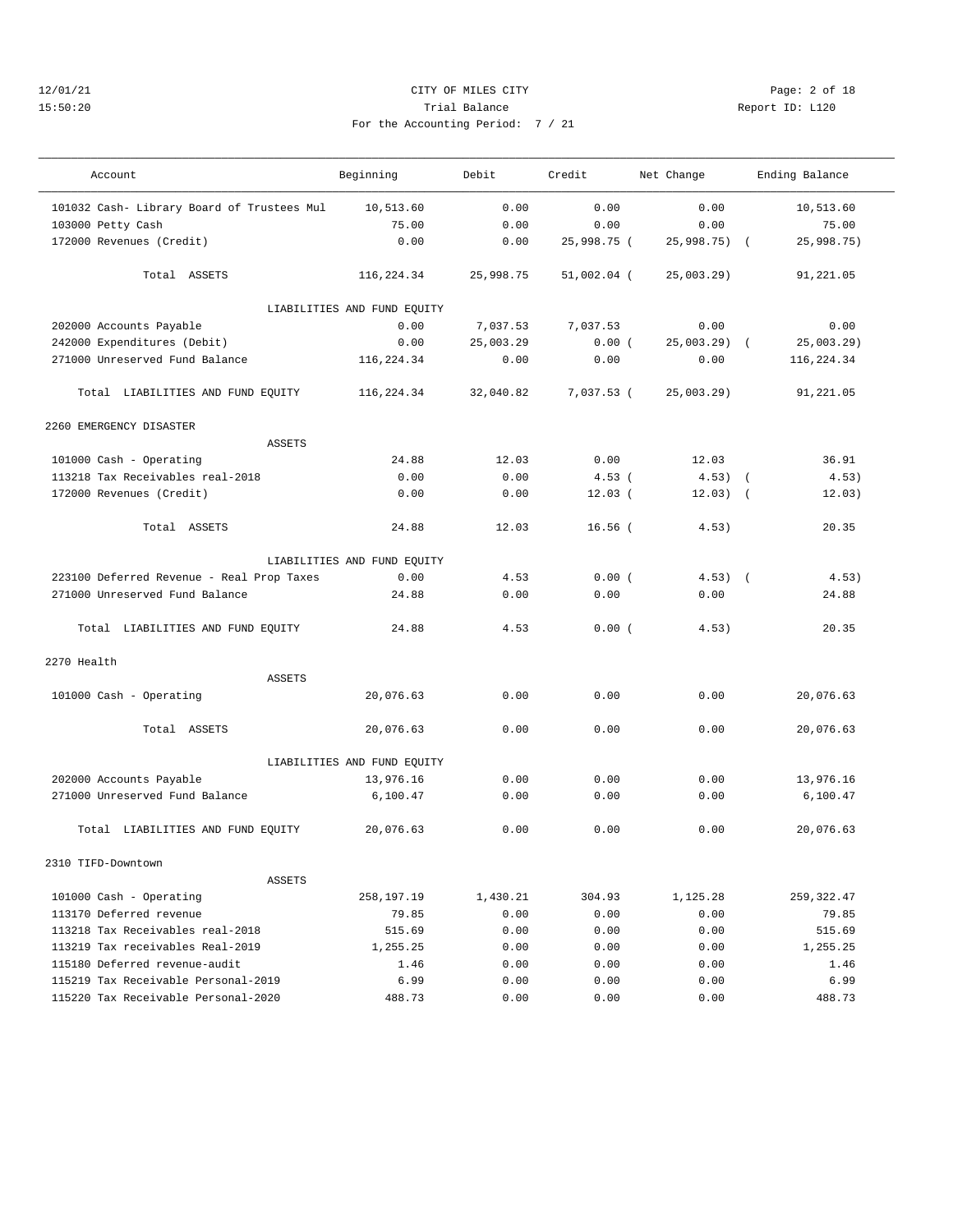## 12/01/21 CITY OF MILES CITY Page: 3 of 18 15:50:20 Trial Balance Report ID: L120 For the Accounting Period: 7 / 21

| $\sim$ $\sim$ $\sim$ |  |  |  |
|----------------------|--|--|--|

———————————————————————————————————————————————————————————————————————————————————————————————————————————————————————————————————

| Account                                                              | Beginning                   | Debit        | Credit                | Net Change        | Ending Balance        |
|----------------------------------------------------------------------|-----------------------------|--------------|-----------------------|-------------------|-----------------------|
| 172000 Revenues (Credit)                                             | 0.00                        | 0.00         | $1,430.21$ (          | $1,430.21$ (      | 1,430.21)             |
| Total ASSETS                                                         | 260,545.16                  | 1,430.21     | 1,735.14 (            | 304.93)           | 260, 240. 23          |
|                                                                      | LIABILITIES AND FUND EQUITY |              |                       |                   |                       |
| 202000 Accounts Payable                                              | 0.00                        | 54.03        | 54.03                 | 0.00              | 0.00                  |
| 223100 Deferred Revenue - Real Prop Taxes                            | 1,850.79                    | 0.00         | 0.00                  | 0.00              | 1,850.79              |
| 223200 Deferred Revenue - Pers Prop Taxes                            | 497.18                      | 0.00         | 0.00                  | 0.00              | 497.18                |
| 242000 Expenditures (Debit)                                          | 0.00                        | 304.93       | 0.00(                 | 304.93)           | 304.93)<br>$\sqrt{ }$ |
| 271000 Unreserved Fund Balance                                       | 258,197.19                  | 0.00         | 0.00                  | 0.00              | 258,197.19            |
| Total LIABILITIES AND FUND EQUITY                                    | 260,545.16                  | 358.96       | $54.03$ (             | 304.93)           | 260, 240. 23          |
| 2350 Local Government/Study Commission                               |                             |              |                       |                   |                       |
| <b>ASSETS</b>                                                        |                             |              |                       |                   |                       |
| 101000 Cash - Operating                                              | 0.47                        | 0.00         | 0.00                  | 0.00              | 0.47                  |
| Total ASSETS                                                         | 0.47                        | 0.00         | 0.00                  | 0.00              | 0.47                  |
|                                                                      | LIABILITIES AND FUND EQUITY |              |                       |                   |                       |
| 271000 Unreserved Fund Balance                                       | 0.47                        | 0.00         | 0.00                  | 0.00              | 0.47                  |
| Total LIABILITIES AND FUND EQUITY                                    | 0.47                        | 0.00         | 0.00                  | 0.00              | 0.47                  |
| 2372 Permissive Medical Levy                                         |                             |              |                       |                   |                       |
| <b>ASSETS</b>                                                        |                             |              |                       |                   |                       |
| 101000 Cash - Operating                                              | 17,680.09                   | 2,605.46     | 0.00                  | 2,605.46          | 20, 285.55            |
| 113216 Tax Receivables real-2016                                     | 47.22)<br>$\left($          | 0.00         | 0.00                  | 0.00              | 47.22)                |
| 113217 Tax receivables real-2017                                     | 71.29)<br>$\overline{ }$    | 0.00         | 0.00                  | 0.00              | 71.29)                |
| 113218 Tax Receivables real-2018<br>113219 Tax receivables Real-2019 | 749.80<br>803.18            | 0.00<br>0.00 | $54.31$ (<br>117.76 ( | 54.31)<br>117.76) | 695.49<br>685.42      |
| 113220 Tax receivables Real-2020                                     | 4,120.99                    | 0.00         | $1,640.86$ (          | 1,640.86)         | 2,480.13              |
| 115217 Tax receivable personal-2017                                  | 1.26)<br>$\left($           | 0.00         | 0.00                  | 0.00              | 1.26)                 |
| 115218 Tax Receivable Personal-2018                                  | $\left($<br>1.19)           | 0.00         | 0.00                  | 0.00              | 1.19)<br>$\left($     |
| 115219 Tax Receivable Personal-2019                                  | 2.62                        | 0.00         | 0.00                  | 0.00              | 2.62                  |
| 115221 Tax Receivable Personal-2021                                  | 1,045.95                    | 0.00         | 766.29 (              | 766.29)           | 279.66                |
| 172000 Revenues (Credit)                                             | 0.00                        | 0.00         | $2,605.46$ (          | 2,605.46)         | 2,605.46)             |
| Total ASSETS                                                         | 24, 281.67                  | 2,605.46     | $5,184.68$ (          | 2,579.22)         | 21,702.45             |
|                                                                      | LIABILITIES AND FUND EQUITY |              |                       |                   |                       |
| 223100 Deferred Revenue - Real Prop Taxes                            | 5,555.46                    | 1,812.93     | 0.00(                 | 1,812.93)         | 3,742.53              |
| 223200 Deferred Revenue - Pers Prop Taxes                            | 1,046.12                    | 766.29       | 0.00(                 | 766.29)           | 279.83                |
| 271000 Unreserved Fund Balance                                       | 17,680.09                   | 0.00         | 0.00                  | 0.00              | 17,680.09             |
| Total LIABILITIES AND FUND EQUITY                                    | 24, 281.67                  | 2,579.22     | 0.00(                 | 2,579.22          | 21,702.45             |

2390 DRUG FORFEITURE

ASSETS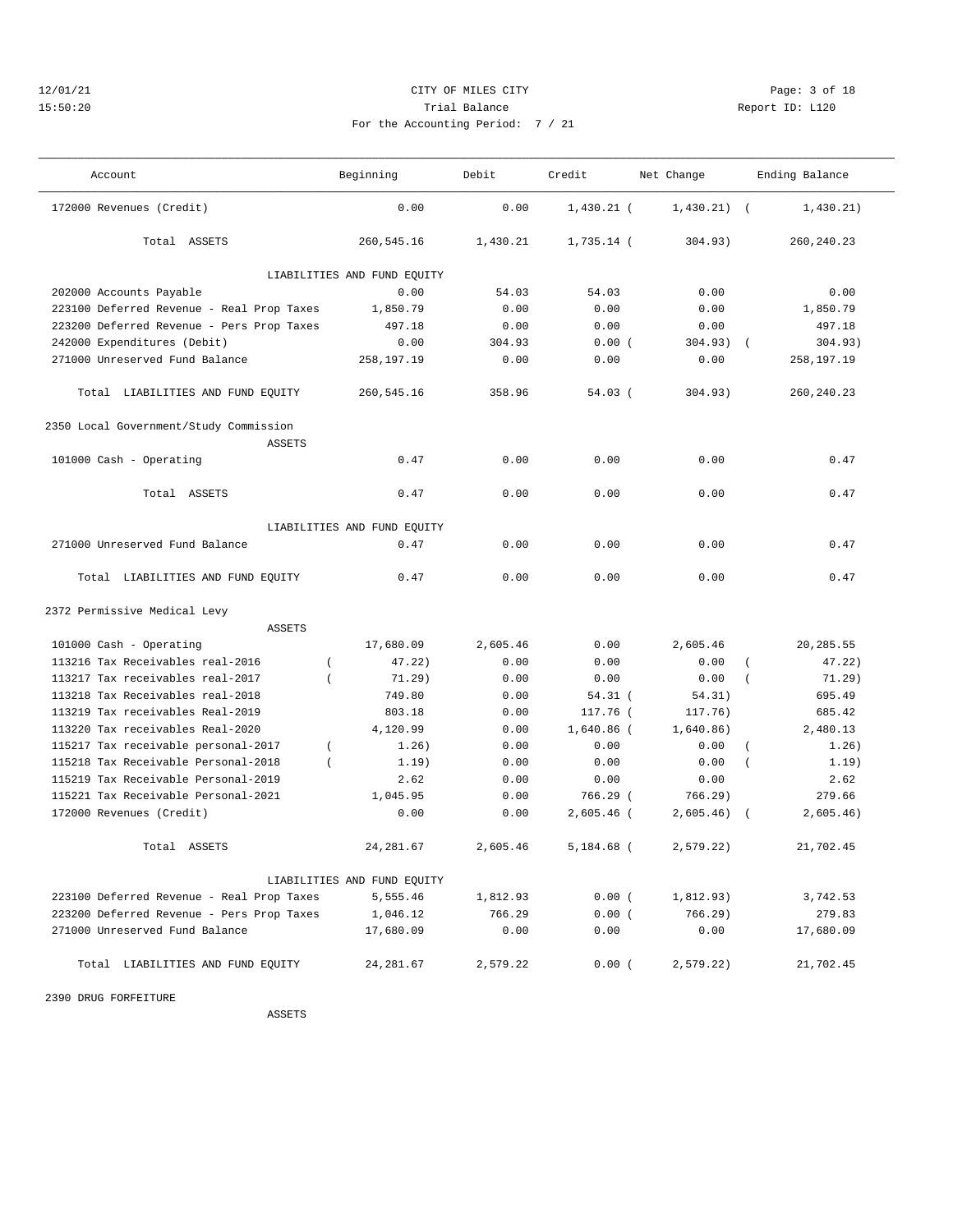## 12/01/21 CITY OF MILES CITY Page: 4 of 18 15:50:20 Trial Balance Report ID: L120 For the Accounting Period: 7 / 21

| Account                                    | Beginning                   | Debit     | Credit        | Net Change     | Ending Balance          |
|--------------------------------------------|-----------------------------|-----------|---------------|----------------|-------------------------|
| 101000 Cash - Operating                    | 4,652.42                    | 0.00      | 0.00          | 0.00           | 4,652.42                |
| Total ASSETS                               | 4,652.42                    | 0.00      | 0.00          | 0.00           | 4,652.42                |
|                                            | LIABILITIES AND FUND EQUITY |           |               |                |                         |
| 271000 Unreserved Fund Balance             | 4,652.42                    | 0.00      | 0.00          | 0.00           | 4,652.42                |
| Total LIABILITIES AND FUND EQUITY          | 4,652.42                    | 0.00      | 0.00          | 0.00           | 4,652.42                |
| 2394 BUILDING CODE ENFORCEMENT             |                             |           |               |                |                         |
| <b>ASSETS</b>                              |                             |           |               |                |                         |
| 101000 Cash - Operating                    | 93,330.68                   | 10,325.56 | 3,770.80      | 6,554.76       | 99,885.44               |
| 172000 Revenues (Credit)                   | 0.00                        | 0.00      | $10,325.56$ ( | 10, 325.56)    | 10, 325.56)<br>$\left($ |
| Total ASSETS                               | 93,330.68                   | 10,325.56 | 14,096.36 (   | 3,770.80)      | 89,559.88               |
|                                            | LIABILITIES AND FUND EQUITY |           |               |                |                         |
| 202000 Accounts Payable                    | 0.00                        | 1,527.71  | 1,527.71      | 0.00           | 0.00                    |
| 242000 Expenditures (Debit)                | 0.00                        | 3,773.04  | $2.24$ (      | 3,770.80)      | 3,770.80)<br>$\sqrt{2}$ |
| 271000 Unreserved Fund Balance             | 93,330.68                   | 0.00      | 0.00          | 0.00           | 93,330.68               |
| Total LIABILITIES AND FUND EQUITY          | 93,330.68                   | 5,300.75  | $1,529.95$ (  | 3,770.80)      | 89,559.88               |
| 2400 LTG M D#165-(Gen City)                |                             |           |               |                |                         |
| <b>ASSETS</b>                              |                             |           |               |                |                         |
| 101000 Cash - Operating                    | 93, 472.93                  | 1,838.77  | 13,840.77 (   | 12,002.00)     | 81,470.93               |
| 118140 Special Assessments Receivables-201 | 39.03                       | 0.00      | 0.00          | 0.00           | 39.03                   |
| 118150 Special Assessments Receivables-201 | 40.74                       | 0.00      | 0.00          | 0.00           | 40.74                   |
| 118160 Special Assessments Receivables-201 | 85.14                       | 0.00      | 0.00          | 0.00           | 85.14                   |
| 118170 Special Assessments Receivables-201 | 662.56                      | 0.00      | 0.00          | 0.00           | 662.56                  |
| 118180 Special Assessments Received-2018   | 1,203.57                    | 0.00      | $136.31$ (    | 136.31)        | 1,067.26                |
| 118190 Special Assessments Receivables-201 | 1,093.50                    | 0.00      | $81.54$ (     | 81.54)         | 1,011.96                |
| 118200 Special Assmts Receivable 2000      | 4,091.56                    | 0.00      | $1,492.20$ (  | 1,492.20)      | 2,599.36                |
| 172000 Revenues (Credit)                   | 0.00                        | 0.00      | 1,838.77 (    | $1,838.77$ ) ( | 1,838.77)               |
| Total ASSETS                               | 100,689.03                  | 1,838.77  | 17,389.59 (   | 15, 550.82)    | 85,138.21               |
|                                            | LIABILITIES AND FUND EQUITY |           |               |                |                         |
| 202000 Accounts Payable                    | 0.00                        | 12,840.77 | 12,840.77     | 0.00           | 0.00                    |
| 223000 Deferred Revenue/Uncollected Taxes  | 7,216.10                    | 1,710.05  | 0.00(         | 1,710.05)      | 5,506.05                |
| 242000 Expenditures (Debit)                | 0.00                        | 13,840.77 | 0.00(         | 13,840.77) (   | 13,840.77)              |
| 271000 Unreserved Fund Balance             | 93, 472.93                  | 0.00      | 0.00          | 0.00           | 93,472.93               |
| Total LIABILITIES AND FUND EQUITY          | 100,689.03                  | 28,391.59 | 12,840.77 (   | 15,550.82)     | 85,138.21               |
| 2420 LTG M D#167-(MilesAddn Etc)           |                             |           |               |                |                         |
| ASSETS                                     |                             |           |               |                |                         |
| 101000 Cash - Operating                    | 17,442.63                   | 248.45    | $2,619.86$ (  | 2,371.41)      | 15,071.22               |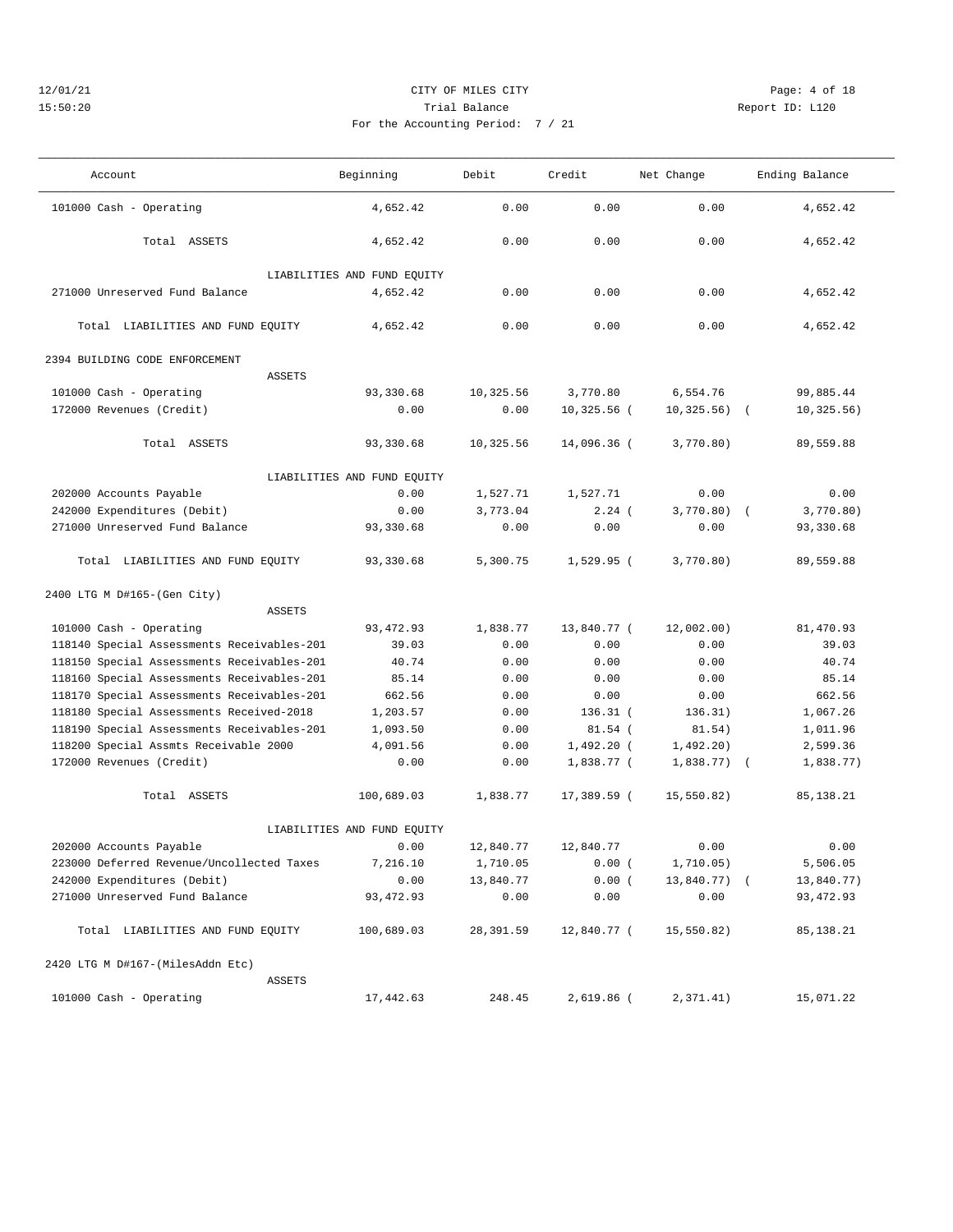## 12/01/21 CITY OF MILES CITY Page: 5 of 18 15:50:20 Trial Balance Report ID: L120 For the Accounting Period: 7 / 21

| Account                                    | Beginning                   | Debit    | Credit       | Net Change   | Ending Balance           |
|--------------------------------------------|-----------------------------|----------|--------------|--------------|--------------------------|
| 118170 Special Assessments Receivables-201 | 0.04                        | 0.00     | 0.00         | 0.00         | 0.04                     |
| 118180 Special Assessments Received-2018   | 66.18                       | 0.00     | 0.00         | 0.00         | 66.18                    |
| 118190 Special Assessments Receivables-201 | 157.52                      | 0.00     | 78.76 (      | 78.76)       | 78.76                    |
| 118200 Special Assmts Receivable 2000      | 290.75                      | 0.00     | 147.93 (     | 147.93)      | 142.82                   |
| 172000 Revenues (Credit)                   | 0.00                        | 0.00     | 248.45 (     | $248.45$ ) ( | 248.45)                  |
| Total ASSETS                               | 17,957.12                   | 248.45   | $3,095.00$ ( | 2,846.55)    | 15,110.57                |
|                                            | LIABILITIES AND FUND EQUITY |          |              |              |                          |
| 202000 Accounts Payable                    | 0.00                        | 1,619.86 | 1,619.86     | 0.00         | 0.00                     |
| 223000 Deferred Revenue/Uncollected Taxes  | 514.49                      | 226.69   | 0.00(        | 226.69)      | 287.80                   |
| 242000 Expenditures (Debit)                | 0.00                        | 2,619.86 | 0.00(        | 2,619.86)    | 2,619.86)                |
| 271000 Unreserved Fund Balance             | 17,442.63                   | 0.00     | 0.00         | 0.00         | 17,442.63                |
| Total LIABILITIES AND FUND EQUITY          | 17,957.12                   | 4,466.41 | 1,619.86 (   | 2,846.55)    | 15,110.57                |
| 2430 LTG M D#171-(Balsam Est)              |                             |          |              |              |                          |
| <b>ASSETS</b>                              |                             |          |              |              |                          |
| 101000 Cash - Operating                    | 1,639.79                    | 0.28     | $1,166.08$ ( | 1, 165.80)   | 473.99                   |
| 172000 Revenues (Credit)                   | 0.00                        | 0.00     | 0.28(        | 0.28)        | 0.28)<br>$\sqrt{ }$      |
| Total ASSETS                               | 1,639.79                    | 0.28     | $1,166.36$ ( | 1, 166.08)   | 473.71                   |
|                                            | LIABILITIES AND FUND EQUITY |          |              |              |                          |
| 202000 Accounts Payable                    | 0.00                        | 166.08   | 166.08       | 0.00         | 0.00                     |
| 242000 Expenditures (Debit)                | 0.00                        | 1,166.08 | 0.00(        | 1,166.08)    | 1, 166.08)               |
| 271000 Unreserved Fund Balance             | 1,639.79                    | 0.00     | 0.00         | 0.00         | 1,639.79                 |
| Total LIABILITIES AND FUND EQUITY          | 1,639.79                    | 1,332.16 | $166.08$ (   | 1, 166.08)   | 473.71                   |
| 2440 LTG M D#172-(Main Str)                |                             |          |              |              |                          |
| <b>ASSETS</b>                              |                             |          |              |              |                          |
| 101000 Cash - Operating                    | 12,248.51                   | 2.10     | $2,363.35$ ( | 2, 361.25)   | 9,887.26                 |
| 118200 Special Assmts Receivable 2000      | 498.65                      | 0.00     | 0.00         | 0.00         | 498.65                   |
| 172000 Revenues (Credit)                   | 0.00                        | 0.00     | 2.10(        | 2.10)        | 2.10)<br>$\sqrt{ }$      |
| Total ASSETS                               | 12,747.16                   | 2.10     | 2,365.45 (   | 2, 363.35)   | 10,383.81                |
|                                            | LIABILITIES AND FUND EOUITY |          |              |              |                          |
| 202000 Accounts Payable                    | 0.00                        | 1,363.35 | 1,363.35     | 0.00         | 0.00                     |
| 223000 Deferred Revenue/Uncollected Taxes  | 498.65                      | 0.00     | 0.00         | 0.00         | 498.65                   |
| 242000 Expenditures (Debit)                | 0.00                        | 2,363.35 | 0.00(        | 2, 363.35)   | 2, 363.35)<br>$\sqrt{2}$ |
| 271000 Unreserved Fund Balance             | 12,248.51                   | 0.00     | 0.00         | 0.00         | 12,248.51                |
| Total LIABILITIES AND FUND EQUITY          | 12,747.16                   | 3,726.70 | $1,363.35$ ( | 2, 363.35)   | 10,383.81                |

2450 LTG M D#195-(SG-Trico)

ASSETS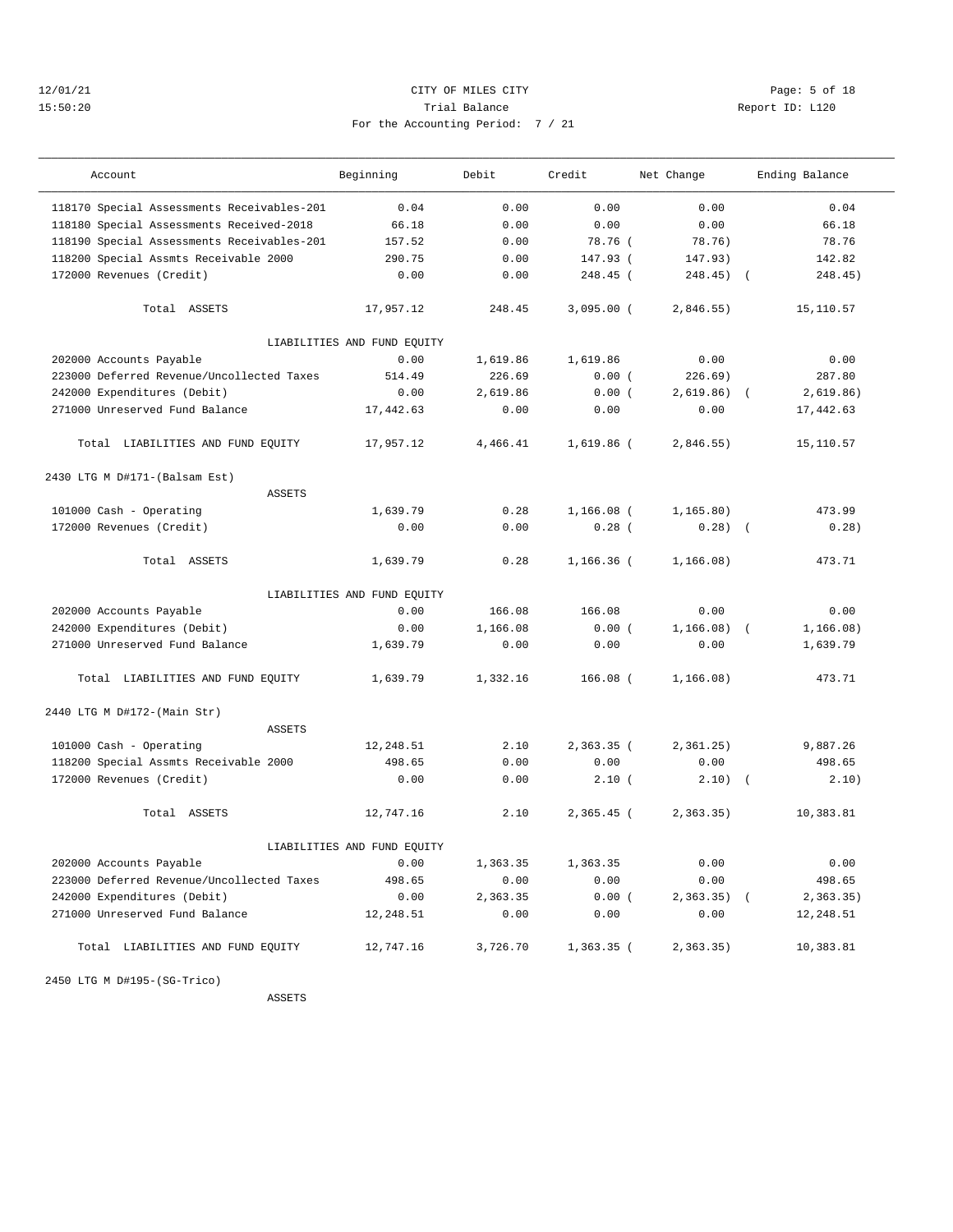## 12/01/21 CITY OF MILES CITY Page: 6 of 18 15:50:20 Trial Balance Report ID: L120 For the Accounting Period: 7 / 21

| Account                                               | Beginning                   | Debit    | Credit       | Net Change    |            | Ending Balance |
|-------------------------------------------------------|-----------------------------|----------|--------------|---------------|------------|----------------|
| 101000 Cash - Operating                               | 1,165.48                    | 58.83    | $1,525.00$ ( | $1,466.17$ (  |            | 300.69)        |
| 118200 Special Assmts Receivable 2000                 | 84.18                       | 0.00     | 56.12(       | 56.12)        |            | 28.06          |
| 172000 Revenues (Credit)                              | 0.00                        | 0.00     | 58.83(       | 58.83)        | $\sqrt{2}$ | 58.83)         |
| Total ASSETS                                          | 1,249.66                    | 58.83    | $1,639.95$ ( | 1,581.12)     | $\sqrt{2}$ | 331.46)        |
|                                                       | LIABILITIES AND FUND EQUITY |          |              |               |            |                |
| 202000 Accounts Payable                               | 0.00                        | 525.00   | 525.00       | 0.00          |            | 0.00           |
| 223000 Deferred Revenue/Uncollected Taxes             | 84.18                       | 56.12    | 0.00(        | 56.12)        |            | 28.06          |
| 242000 Expenditures (Debit)                           | 0.00                        | 1,525.00 | 0.00(        | 1,525.00)     | $\sqrt{ }$ | 1,525.00)      |
| 271000 Unreserved Fund Balance                        | 1,165.48                    | 0.00     | 0.00         | 0.00          |            | 1,165.48       |
| Total LIABILITIES AND FUND EQUITY                     | 1,249.66                    | 2,106.12 | $525.00$ (   | $1,581.12)$ ( |            | 331.46)        |
| 2470 LTG M D#202-(SG-MDU&NV)                          |                             |          |              |               |            |                |
| <b>ASSETS</b>                                         |                             |          |              |               |            |                |
| 101000 Cash - Operating                               | 4,680.94                    | 22.80    | $1,443.11$ ( | 1,420.31)     |            | 3,260.63       |
| 118180 Special Assessments Received-2018              | 98.28                       | 0.00     | 0.00         | 0.00          |            | 98.28          |
| 118190 Special Assessments Receivables-201            | 141.48                      | 0.00     | 0.00         | 0.00          |            | 141.48         |
| 118200 Special Assmts Receivable 2000                 | 105.30                      | 0.00     | $21.06$ (    | 21.06)        |            | 84.24          |
| 172000 Revenues (Credit)                              | 0.00                        | 0.00     | $22.80$ (    | 22.80)        | $\sqrt{2}$ | 22.80)         |
| Total ASSETS                                          | 5,026.00                    | 22.80    | 1,486.97 (   | 1,464.17)     |            | 3,561.83       |
|                                                       | LIABILITIES AND FUND EQUITY |          |              |               |            |                |
| 202000 Accounts Payable                               | 0.00                        | 443.11   | 443.11       | 0.00          |            | 0.00           |
| 223000 Deferred Revenue/Uncollected Taxes             | 345.06                      | 21.06    | 0.00(        | 21.06)        |            | 324.00         |
| 242000 Expenditures (Debit)                           | 0.00                        | 1,443.11 | 0.00(        | 1,443.11)     |            | 1,443.11)      |
| 271000 Unreserved Fund Balance                        | 4,680.94                    | 0.00     | 0.00         | 0.00          |            | 4,680.94       |
| Total LIABILITIES AND FUND EQUITY                     | 5,026.00                    | 1,907.28 | 443.11 (     | 1,464.17)     |            | 3,561.83       |
| 2480 LTG M M#173-(Milestown Estates)<br><b>ASSETS</b> |                             |          |              |               |            |                |
| 101000 Cash - Operating                               | 1,672.90                    | 261.21   | $284.15$ (   | 22.94)        |            | 1,649.96       |
| 118200 Special Assmts Receivable 2000                 | 277.33                      | 0.00     | 249.75 (     | 249.75)       |            | 27.58          |
| 172000 Revenues (Credit)                              | 0.00                        | 0.00     | $261.21$ (   | 261.21)       | $\sqrt{2}$ | 261.21)        |
| Total ASSETS                                          | 1,950.23                    | 261.21   | 795.11 (     | 533.90)       |            | 1,416.33       |
|                                                       | LIABILITIES AND FUND EQUITY |          |              |               |            |                |
| 202000 Accounts Payable                               | 0.00                        | 34.15    | 34.15        | 0.00          |            | 0.00           |
| 223000 Deferred Revenue/Uncollected Taxes             | 277.33                      | 249.75   | 0.00(        | 249.75)       |            | 27.58          |
| 242000 Expenditures (Debit)                           | 0.00                        | 284.15   | 0.00(        | $284.15)$ (   |            | 284.15)        |
| 271000 Unreserved Fund Balance                        | 1,672.90                    | 0.00     | 0.00         | 0.00          |            | 1,672.90       |
| Total LIABILITIES AND FUND EQUITY                     | 1,950.23                    | 568.05   | $34.15$ (    | 533.90)       |            | 1,416.33       |

2510 STR MAINT DIST #204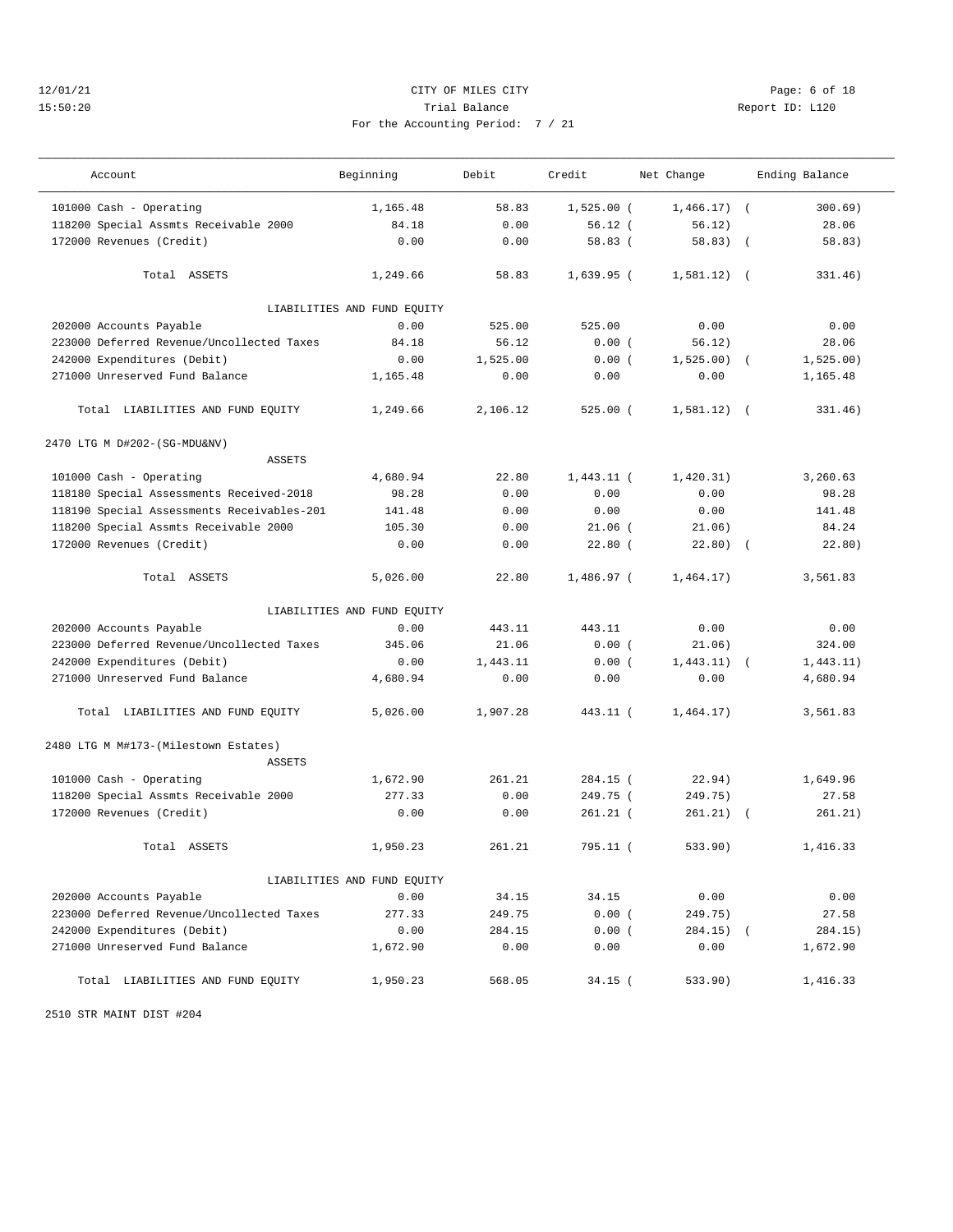## 12/01/21 CITY OF MILES CITY Page: 7 of 18 15:50:20 Trial Balance Report ID: L120 For the Accounting Period: 7 / 21

| Account                                     | Beginning                   | Debit      | Credit        | Net Change  | Ending Balance    |
|---------------------------------------------|-----------------------------|------------|---------------|-------------|-------------------|
| ASSETS                                      |                             |            |               |             |                   |
| 101000 Cash - Operating                     | 488,920.90                  | 17,087.12  | 72,685.57 (   | 55, 598.45) | 433, 322.45       |
| 118130 Special Assessments Receivable 2013  | 32.59                       | 0.00       | 0.00          | 0.00        | 32.59             |
| 118140 Special Assessments Receivables-201  | 31.99                       | 0.00       | 0.00          | 0.00        | 31.99             |
| 118150 Special Assessments Receivables-201  | 34.52                       | 0.00       | 0.00          | 0.00        | 34.52             |
| 118160 Special Assessments Receivables-201  | 180.96                      | 0.00       | 0.00          | 0.00        | 180.96            |
| 118170 Special Assessments Receivables-201  | 1,145.70                    | 0.00       | 0.00          | 0.00        | 1,145.70          |
| 118180 Special Assessments Received-2018    | 5,249.38                    | 0.00       | $461.20$ (    | 461.20)     | 4,788.18          |
| 118190 Special Assessments Receivables-201  | 8,692.94                    | 0.00       | 1,170.86 (    | 1, 170.86)  | 7,522.08          |
| 118200 Special Assmts Receivable 2000       | 31,006.10                   | 0.00       | 14,416.48 (   | 14,416.48)  | 16,589.62         |
| 172000 Revenues (Credit)                    | 0.00                        | 0.00       | 17,070.72 (   | 17,070.72)  | 17,070.72)        |
| Total ASSETS                                | 535,295.08                  | 17,087.12  | 105,804.83 (  | 88,717.71)  | 446,577.37        |
|                                             | LIABILITIES AND FUND EQUITY |            |               |             |                   |
| 202000 Accounts Payable                     | 336.92                      | 35,602.19  | 35,265.27 (   | 336.92)     | 0.00              |
| 223000 Deferred Revenue/Uncollected Taxes   | 46, 374.19                  | 16,048.54  | 0.00(         | 16,048.54)  | 30, 325.65        |
| 242000 Expenditures (Debit)                 | 0.00                        | 72,350.65  | $18.40$ (     | 72, 332.25) | 72, 332.25        |
| 271000 Unreserved Fund Balance              | 488,583.97                  | 0.00       | 0.00          | 0.00        | 488,583.97        |
| Total LIABILITIES AND FUND EQUITY           | 535,295.08                  | 124,001.38 | 35,283.67 (   | 88,717.71)  | 446,577.37        |
| 2520 STR MAINT DIST #205                    |                             |            |               |             |                   |
| <b>ASSETS</b>                               |                             |            |               |             |                   |
| 101000 Cash - Operating                     | 262,857.04                  | 3,093.12   | 15,468.56 (   | 12, 375.44) | 250,481.60        |
| 118140 Special Assessments Receivables-201  | 214.50                      | 0.00       | 0.00          | 0.00        | 214.50            |
| 118150 Special Assessments Receivables-201  | 210.08                      | 0.00       | 0.00          | 0.00        | 210.08            |
| 118160 Special Assessments Receivables-201  | 317.14                      | 0.00       | 0.00          | 0.00        | 317.14            |
| 118170 Special Assessments Receivables-201  | 1,646.90                    | 0.00       | 0.00          | 0.00        | 1,646.90          |
| 118180 Special Assessments Received-2018    | 3,665.27                    | 0.00       | 308.96 (      | 308.96)     | 3,356.31          |
| 118190 Special Assessments Receivables-201  | 1,348.01                    | 0.00       | 0.00          | 0.00        | 1,348.01          |
| 118200 Special Assmts Receivable 2000       | 9,228.91                    | 0.00       | $2,545.52$ (  | 2, 545.52)  | 6,683.39          |
| 172000 Revenues (Credit)                    | 0.00                        | 0.00       | $3,089.02$ (  | 3,089.02)   | 3,089.02)         |
| Total ASSETS                                | 279,487.85                  | 3,093.12   | $21,412.06$ ( | 18, 318.94) | 261,168.91        |
|                                             | LIABILITIES AND FUND EQUITY |            |               |             |                   |
| 202000 Accounts Payable                     | 84.23                       | 4,415.01   | 4,330.78 (    | 84.23)      | 0.00              |
| 223000 Deferred Revenue/Uncollected Taxes   | 16,630.65                   | 2,854.48   | 0.00(         | 2,854.48)   | 13,776.17         |
| 242000 Expenditures (Debit)                 | 0.00                        | 15,386.22  | 5.99(         | 15,380.23)  | 15,380.23)        |
| 271000 Unreserved Fund Balance              | 262,772.97                  | 0.00       | 0.00          | 0.00        | 262,772.97        |
| Total LIABILITIES AND FUND EQUITY           | 279,487.85                  | 22,655.71  | 4,336.77 (    | 18,318.94)  | 261,168.91        |
| 2540 STR MAINT DIST#207-(MILESTOWN ESTATES) |                             |            |               |             |                   |
| ASSETS                                      |                             |            |               |             |                   |
| 101000 Cash - Operating                     | 4,472.69<br>369.28          | 364.90     | 423.41 (      | 58.51)      | 4,414.18<br>36.72 |
| 118200 Special Assmts Receivable 2000       |                             | 0.00       | 332.56 (      | 332.56)     |                   |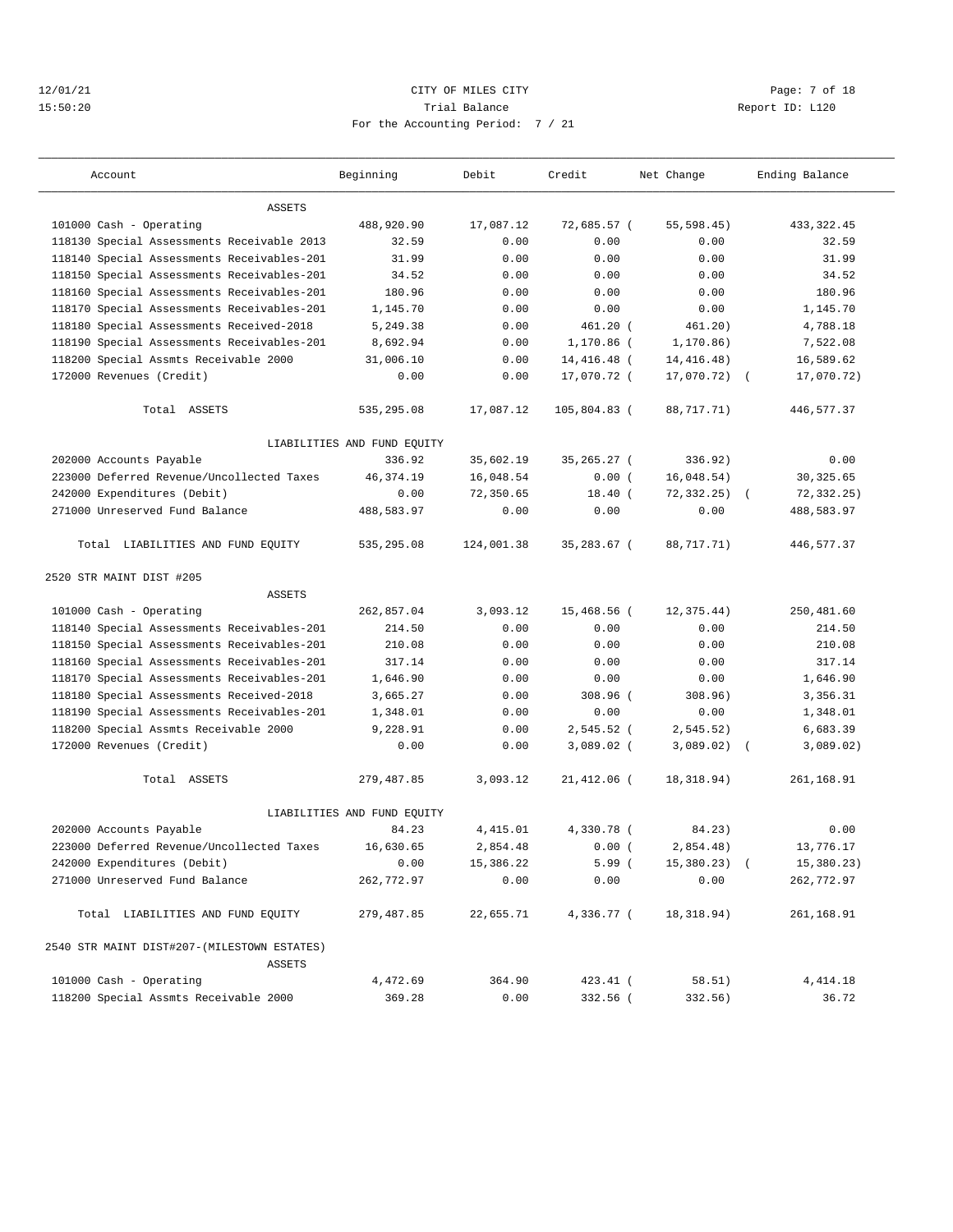## 12/01/21 CITY OF MILES CITY Page: 8 of 18 15:50:20 Trial Balance Report ID: L120 For the Accounting Period: 7 / 21

——————————————————————————————————————————————————————————————————————————————————————————————————————————————————————————————————— Account Beginning Debit Credit Net Change Ending Balance ———————————————————————————————————————————————————————————————————————————————————————————————————————————————————————————————————

| $2000 - 7$ $(21)$ |  |  |
|-------------------|--|--|

| 364.90<br>1,120.87 (<br>4,841.97<br>755.97)<br>4,086.00<br>Total ASSETS                    | 364.90) |
|--------------------------------------------------------------------------------------------|---------|
|                                                                                            |         |
| LIABILITIES AND FUND EQUITY                                                                |         |
| 0.00<br>0.00<br>0.88<br>0.88<br>202000 Accounts Payable<br>0.00                            |         |
| 223000 Deferred Revenue/Uncollected Taxes<br>369.28<br>36.72<br>0.00(<br>332.56)<br>332.56 |         |
| 242000 Expenditures (Debit)<br>0.00<br>423.53<br>$0.12$ (<br>423.41)<br>423.41)            |         |
| 271000 Unreserved Fund Balance<br>4,472.69<br>4,472.69<br>0.00<br>0.00<br>0.00             |         |
|                                                                                            |         |

| 223000 Deferred Revenue/Uncollected Taxes | 369.28                      | 332.56    | 0.00(       | 332.56)      | 36.72       |
|-------------------------------------------|-----------------------------|-----------|-------------|--------------|-------------|
| 242000 Expenditures (Debit)               | 0.00                        | 423.53    | $0.12$ (    | $423.41$ ) ( | 423.41)     |
| 271000 Unreserved Fund Balance            | 4,472.69                    | 0.00      | 0.00        | 0.00         | 4,472.69    |
| Total LIABILITIES AND FUND EQUITY         | 4,841.97                    | 756.97    | 1.00(       | 755.97)      | 4,086.00    |
| 2701 Fire Grants                          |                             |           |             |              |             |
| ASSETS                                    |                             |           |             |              |             |
| 101000 Cash - Operating                   | 6,460.70                    | 0.00      | 0.00        | 0.00         | 6,460.70    |
| Total ASSETS                              | 6,460.70                    | 0.00      | 0.00        | 0.00         | 6,460.70    |
|                                           | LIABILITIES AND FUND EQUITY |           |             |              |             |
| 271000 Unreserved Fund Balance            | 6,460.70                    | 0.00      | 0.00        | 0.00         | 6,460.70    |
| Total LIABILITIES AND FUND EQUITY         | 6,460.70                    | 0.00      | 0.00        | 0.00         | 6,460.70    |
| 2820 GAS TAX                              |                             |           |             |              |             |
| <b>ASSETS</b>                             |                             |           |             |              |             |
| 101000 Cash - Operating                   | 0.00                        | 14,011.78 | 207.20      | 13,804.58    | 13,804.58   |
| 172000 Revenues (Credit)                  | 0.00                        | 0.00      | 14,011.78 ( | 14,011.78) ( | 14,011.78)  |
| Total ASSETS                              | 0.00                        | 14,011.78 | 14,218.98 ( | $207.20$ (   | $207.20$ )  |
|                                           | LIABILITIES AND FUND EQUITY |           |             |              |             |
| 242000 Expenditures (Debit)               | 0.00                        | 207.20    | 0.00(       | $207.20$ ) ( | $207.20$ )  |
| Total LIABILITIES AND FUND EQUITY         | 0.00                        | 207.20    | 0.00(       | $207.20$ ) ( | $207.20$ )  |
| 2821 HB473- Fuel Tax                      |                             |           |             |              |             |
| <b>ASSETS</b>                             |                             |           |             |              |             |
| 102131 Restricted Cash- HB473             | 195, 415.27                 | 0.00      | 0.00        | 0.00         | 195, 415.27 |
| Total ASSETS                              | 195, 415.27                 | 0.00      | 0.00        | 0.00         | 195, 415.27 |
|                                           | LIABILITIES AND FUND EQUITY |           |             |              |             |
| 271000 Unreserved Fund Balance            | 195, 415.27                 | 0.00      | 0.00        | 0.00         | 195, 415.27 |
| Total LIABILITIES AND FUND EQUITY         | 195, 415.27                 | 0.00      | 0.00        | 0.00         | 195, 415.27 |
|                                           |                             |           |             |              |             |

 2850 Southeastern Montana Dispatch-911 ASSETS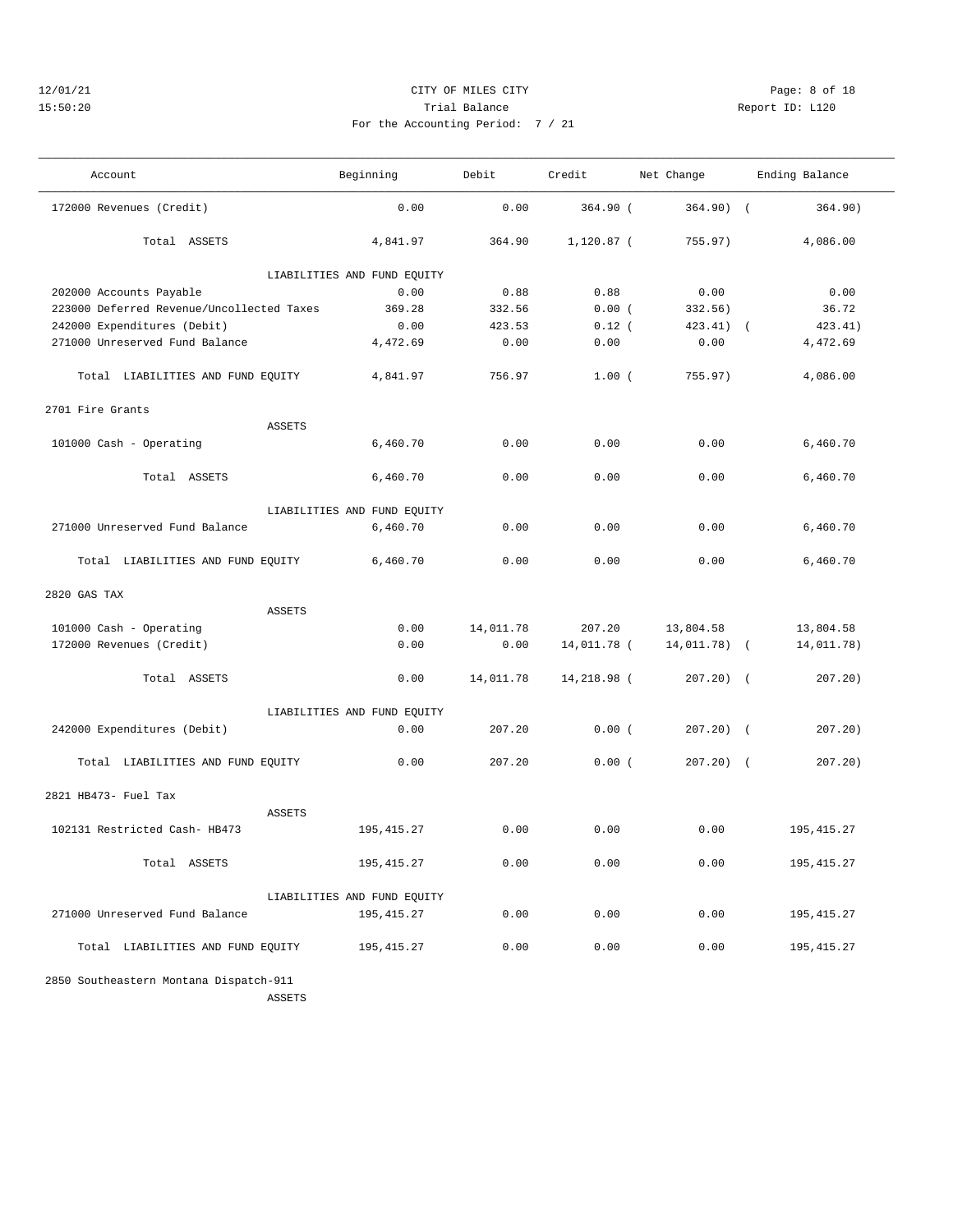#### 12/01/21 CITY OF MILES CITY Page: 9 of 18 15:50:20 Trial Balance Report ID: L120 For the Accounting Period: 7 / 21

——————————————————————————————————————————————————————————————————————————————————————————————————————————————————————————————————— Account and Beginning Debit Credit Net Change Ending Balance

| /21 |  |  |  |
|-----|--|--|--|

——————————————————————————————————————————————————————————————————————————————————————————————————————————————————————————————————— 101000 Cash - Operating 107,092.03 18.34 39,717.52 ( 39,699.18) 67,392.85 172000 Revenues (Credit) 0.00 0.00 18.34 ( 18.34) ( 18.34) Total ASSETS 107,092.03 18.34 39,735.86 ( 39,717.52) 67,374.51 LIABILITIES AND FUND EQUITY 202000 Accounts Payable 5,645.00 39,717.52 39,717.52 0.00 5,645.00 242000 Expenditures (Debit) 0.00 39,717.52 0.00 ( 39,717.52) ( 39,717.52) 271000 Unreserved Fund Balance 101,447.03 0.00 0.00 0.00 101,447.03 Total LIABILITIES AND FUND EQUITY 107,092.03 79,435.04 39,717.52 ( 39,717.52) 67,374.51 2880 LIBRARY GRANTS ASSETS 101000 Cash - Operating ( 52.00) 0.00 1,924.23 ( 1,924.23) ( 1,976.23) 101003 Cash - per capita 22,528.91 0.00 0.00 0.00 22,528.91 101020 Cash - Partners Program 28,010.64 0.00 0.00 0.00 28,010.64 101021 Cash-One Time Endowments 1,784.09 0.00 0.00 0.00 1,784.09 101030 Cash - Sagebrush Fed/Base Grant 20,212.89 0.00 0.00 0.00 20,212.89 101032 Cash- Library Board of Trustees Mul 84,050.97 0.00 0.00 0.00 0.00 84,050.97<br>172000 Revenues (Credit) 0.00 1,924.23 0.00 1,924.23 1,924.23 172000 Revenues (Credit) 0.00 1,924.23 0.00 1,924.23 1,924.23 Total ASSETS 156,535.50 1,924.23 1,924.23 0.00 156,535.50 LIABILITIES AND FUND EQUITY 202000 Accounts Payable 0.00 1,924.23 1,924.23 0.00 0.00 271000 Unreserved Fund Balance 156,535.50 0.00 0.00 0.00 156,535.50 Total LIABILITIES AND FUND EQUITY 156,535.50 1,924.23 1,924.23 0.00 156,535.50 2935 Historic Preservation ASSETS 101000 Cash - Operating 27,704.30 0.00 250.88 ( 250.88) 27,453.42 Total ASSETS 27,704.30 0.00 250.88 ( 250.88) 27,453.42 LIABILITIES AND FUND EQUITY 242000 Expenditures (Debit) 0.00 250.88 0.00 ( 250.88) ( 250.88) 271000 Unreserved Fund Balance 27,704.30 0.00 0.00 0.00 27,704.30 Total LIABILITIES AND FUND EQUITY 27,704.30 250.88 0.00 ( 250.88) 27,453.42 2985 RETIRED SENIOR VOLUNTEER PROG (RSVP) ASSETS 101000 Cash - Operating 0.00 32.70 8,575.20 ( 8,542.50) ( 8,542.50) 101004 RSVP Non-Federal Cash Operating-Cus 5,264.66 42.63 188.00 ( 145.37) 5,119.29 101008 RSVP- Custer Excess 16,291.00 3,500.00 350.00 3,150.00 19,441.00 103100 Petty Cash- 200.00 0.00 0.00 0.00 200.00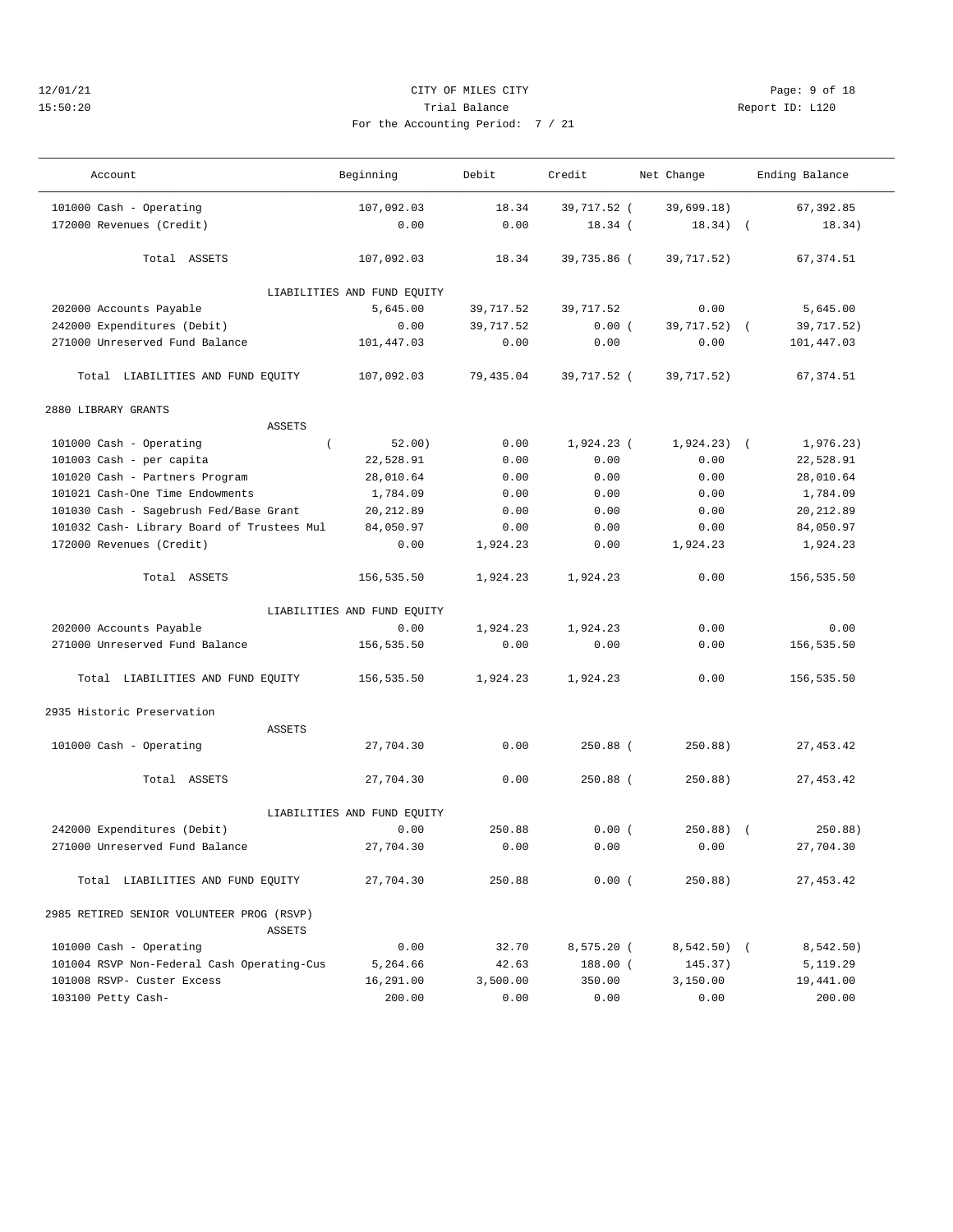### 12/01/21 CITY OF MILES CITY Page: 10 of 18 15:50:20 Trial Balance Report ID: L120 For the Accounting

———————————————————————————————————————————————————————————————————————————————————————————————————————————————————————————————————

| ng Period: 7 / 21 |  |  |  |
|-------------------|--|--|--|
|                   |  |  |  |

| Account                                       | Beginning                   | Debit     | Credit        | Net Change    | Ending Balance        |
|-----------------------------------------------|-----------------------------|-----------|---------------|---------------|-----------------------|
| 172000 Revenues (Credit)                      | 0.00                        | 0.00      | 3,532.70 (    | $3,532.70$ (  | 3,532.70)             |
| Total ASSETS                                  | 21,755.66                   | 3,575.33  | $12,645.90$ ( | 9,070.57)     | 12,685.09             |
|                                               | LIABILITIES AND FUND EQUITY |           |               |               |                       |
| 202000 Accounts Payable                       | 0.00                        | 2,695.55  | 2,695.55      | 0.00          | 0.00                  |
| 242000 Expenditures (Debit)                   | 0.00                        | 9,113.20  | $42.63$ (     | $9,070.57)$ ( | 9,070.57)             |
| 271000 Unreserved Fund Balance                | 21,755.66                   | 0.00      | 0.00          | 0.00          | 21,755.66             |
| Total LIABILITIES AND FUND EQUITY             | 21,755.66                   | 11,808.75 | 2,738.18 (    | 9,070.57)     | 12,685.09             |
| 2991 Federal Recovery Funds                   |                             |           |               |               |                       |
| <b>ASSETS</b>                                 |                             |           |               |               |                       |
| 101000 Cash - Operating                       | 1,055,475.28                | 0.00      | 0.00          | 0.00          | 1,055,475.28          |
| Total ASSETS                                  | 1,055,475.28                | 0.00      | 0.00          | 0.00          | 1,055,475.28          |
|                                               | LIABILITIES AND FUND EQUITY |           |               |               |                       |
| 223800 Deferred Revenue-Other                 | 1,055,475.28                | 0.00      | 0.00          | 0.00          | 1,055,475.28          |
| Total LIABILITIES AND FUND EQUITY             | 1,055,475.28                | 0.00      | 0.00          | 0.00          | 1,055,475.28          |
| 3301 Judgement Settlement/Southgate           |                             |           |               |               |                       |
| ASSETS                                        |                             |           |               |               |                       |
| 101000 Cash - Operating<br>$\left($           | 2,190.92)                   | 852.24    | 0.00          | 852.24        | 1,338.68)<br>$\left($ |
| 113220 Tax receivables Real-2020              | 1,459.01                    | 0.00      | 580.94 (      | 580.94)       | 878.07                |
| 115221 Tax Receivable Personal-2021           | 370.31                      | 0.00      | $271.30$ (    | 271.30)       | 99.01                 |
| 172000 Revenues (Credit)                      | 0.00                        | 0.00      | 852.24 (      | 852.24)       | 852.24)<br>$\sqrt{2}$ |
| Total ASSETS<br>$\left($                      | 361.60)                     | 852.24    | $1,704.48$ (  | 852.24) (     | 1,213.84)             |
|                                               | LIABILITIES AND FUND EQUITY |           |               |               |                       |
| 223100 Deferred Revenue - Real Prop Taxes     | 1,459.01                    | 580.94    | 0.00(         | 580.94)       | 878.07                |
| 223200 Deferred Revenue - Pers Prop Taxes     | 370.31                      | 271.30    | 0.00(         | 271.30)       | 99.01                 |
| 271000 Unreserved Fund Balance<br>$\left($    | 2,190.92)                   | 0.00      | 0.00          | 0.00          | 2,190.92)<br>$\left($ |
| Total LIABILITIES AND FUND EQUITY<br>$\left($ | 361.60)                     | 852.24    | 0.00(         | 852.24) (     | 1, 213.84)            |
| 3400 SID REVOLVING FUND                       |                             |           |               |               |                       |
| <b>ASSETS</b>                                 |                             |           |               |               |                       |
| 101000 Cash - Operating                       | 2,985.00                    | 0.00      | 0.00          | 0.00          | 2,985.00              |
| Total ASSETS                                  | 2,985.00                    | 0.00      | 0.00          | 0.00          | 2,985.00              |
|                                               | LIABILITIES AND FUND EQUITY |           |               |               |                       |
| 271000 Unreserved Fund Balance                | 2,985.00                    | 0.00      | 0.00          | 0.00          | 2,985.00              |
| Total LIABILITIES AND FUND EQUITY             | 2,985.00                    | 0.00      | 0.00          | 0.00          | 2,985.00              |

3670 SID 211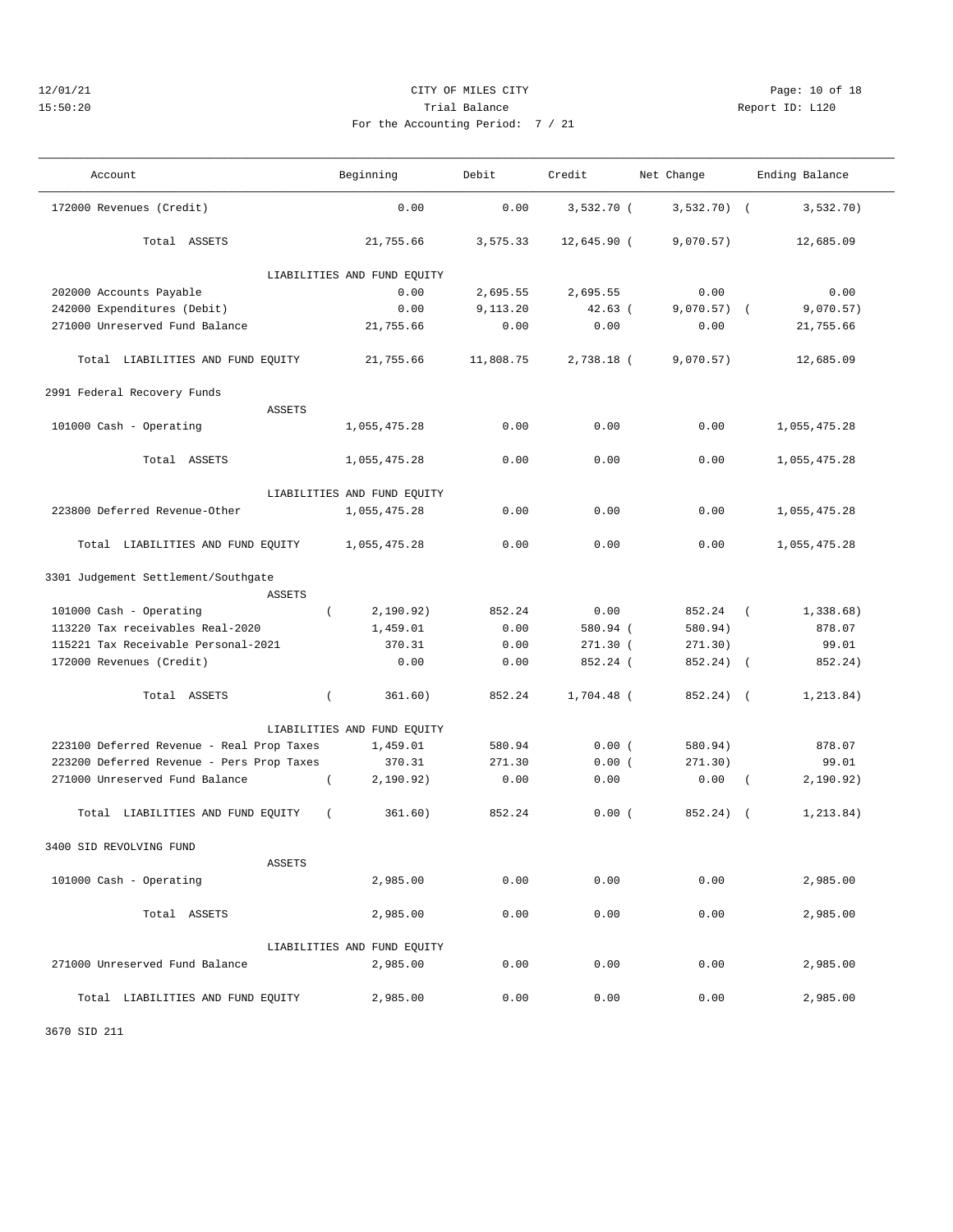## 12/01/21 Page: 11 of 18 15:50:20 Trial Balance Report ID: L120 For the Accounting Period: 7 / 21

| Account                                                     | Beginning                   | Debit    | Credit       | Net Change   |            | Ending Balance |
|-------------------------------------------------------------|-----------------------------|----------|--------------|--------------|------------|----------------|
| <b>ASSETS</b>                                               |                             |          |              |              |            |                |
| 101000 Cash - Operating                                     | 8,596.51                    | 373.25   | $2,266.10$ ( | 1,892.85)    |            | 6,703.66       |
| 118200 Special Assmts Receivable 2000                       | 373.25                      | 0.00     | $373.25$ (   | 373.25)      |            | 0.00           |
| 119000 Special Assmt Recbl - Deferred                       | 29, 443.89                  | 0.00     | 0.00         | 0.00         |            | 29, 443.89     |
| 172000 Revenues (Credit)                                    | 0.00                        | 0.00     | $373.25$ (   | $373.25$ ) ( |            | 373.25)        |
| Total ASSETS                                                | 38, 413.65                  | 373.25   | $3,012.60$ ( | 2,639.35)    |            | 35,774.30      |
|                                                             | LIABILITIES AND FUND EQUITY |          |              |              |            |                |
| 202000 Accounts Payable                                     | 0.00                        | 2,266.10 | 2,266.10     | 0.00         |            | 0.00           |
| 223000 Deferred Revenue/Uncollected Taxes                   | 29, 443.89                  | 373.25   | 0.00(        | 373.25)      |            | 29,070.64      |
| 223100 Deferred Revenue - Real Prop Taxes                   | 373.25                      | 0.00     | 0.00         | 0.00         |            | 373.25         |
| 242000 Expenditures (Debit)                                 | 0.00                        | 2,266.10 | 0.00(        | $2,266.10$ ( |            | 2, 266.10)     |
| 271000 Unreserved Fund Balance                              | 8,596.51                    | 0.00     | 0.00         | 0.00         |            | 8,596.51       |
| Total LIABILITIES AND FUND EQUITY                           | 38, 413.65                  | 4,905.45 | $2,266.10$ ( | 2,639.35)    |            | 35,774.30      |
| 4000 General Fund Capitol Improvement Fund<br><b>ASSETS</b> |                             |          |              |              |            |                |
| 101000 Cash - Operating                                     | 39,077.60                   | 6.69     | 0.00         | 6.69         |            | 39,084.29      |
| 172000 Revenues (Credit)                                    | 0.00                        | 0.00     | $6.69$ (     | 6.69)        | $\sqrt{ }$ | 6.69)          |
| Total ASSETS                                                | 39,077.60                   | 6.69     | 6.69         | 0.00         |            | 39,077.60      |
|                                                             | LIABILITIES AND FUND EQUITY |          |              |              |            |                |
| 271000 Unreserved Fund Balance                              | 39,077.60                   | 0.00     | 0.00         | 0.00         |            | 39,077.60      |
| Total LIABILITIES AND FUND EQUITY                           | 39,077.60                   | 0.00     | 0.00         | 0.00         |            | 39,077.60      |
| 4010 Fire Dept Captial Imprvmt Fund                         |                             |          |              |              |            |                |
| <b>ASSETS</b>                                               |                             |          |              |              |            |                |
| 101040 Cash - FD(Exhaust Removal & Turnout                  | 1,000.00                    | 0.00     | 0.00         | 0.00         |            | 1,000.00       |
| Total ASSETS                                                | 1,000.00                    | 0.00     | 0.00         | 0.00         |            | 1,000.00       |
|                                                             | LIABILITIES AND FUND EQUITY |          |              |              |            |                |
| 271000 Unreserved Fund Balance                              | 1,000.00                    | 0.00     | 0.00         | 0.00         |            | 1,000.00       |
| Total LIABILITIES AND FUND EOUITY                           | 1,000.00                    | 0.00     | 0.00         | 0.00         |            | 1,000.00       |
| 4050 Ambulance Capital Improvement Fund<br><b>ASSETS</b>    |                             |          |              |              |            |                |
| 101000 Cash - Operating                                     | 14,479.06                   | 0.00     | 0.00         | 0.00         |            | 14,479.06      |
| Total ASSETS                                                | 14,479.06                   | 0.00     | 0.00         | 0.00         |            | 14,479.06      |
|                                                             | LIABILITIES AND FUND EQUITY |          |              |              |            |                |
| 271000 Unreserved Fund Balance                              | 14,479.06                   | 0.00     | 0.00         | 0.00         |            | 14,479.06      |
| Total LIABILITIES AND FUND EQUITY                           | 14,479.06                   | 0.00     | 0.00         | 0.00         |            | 14,479.06      |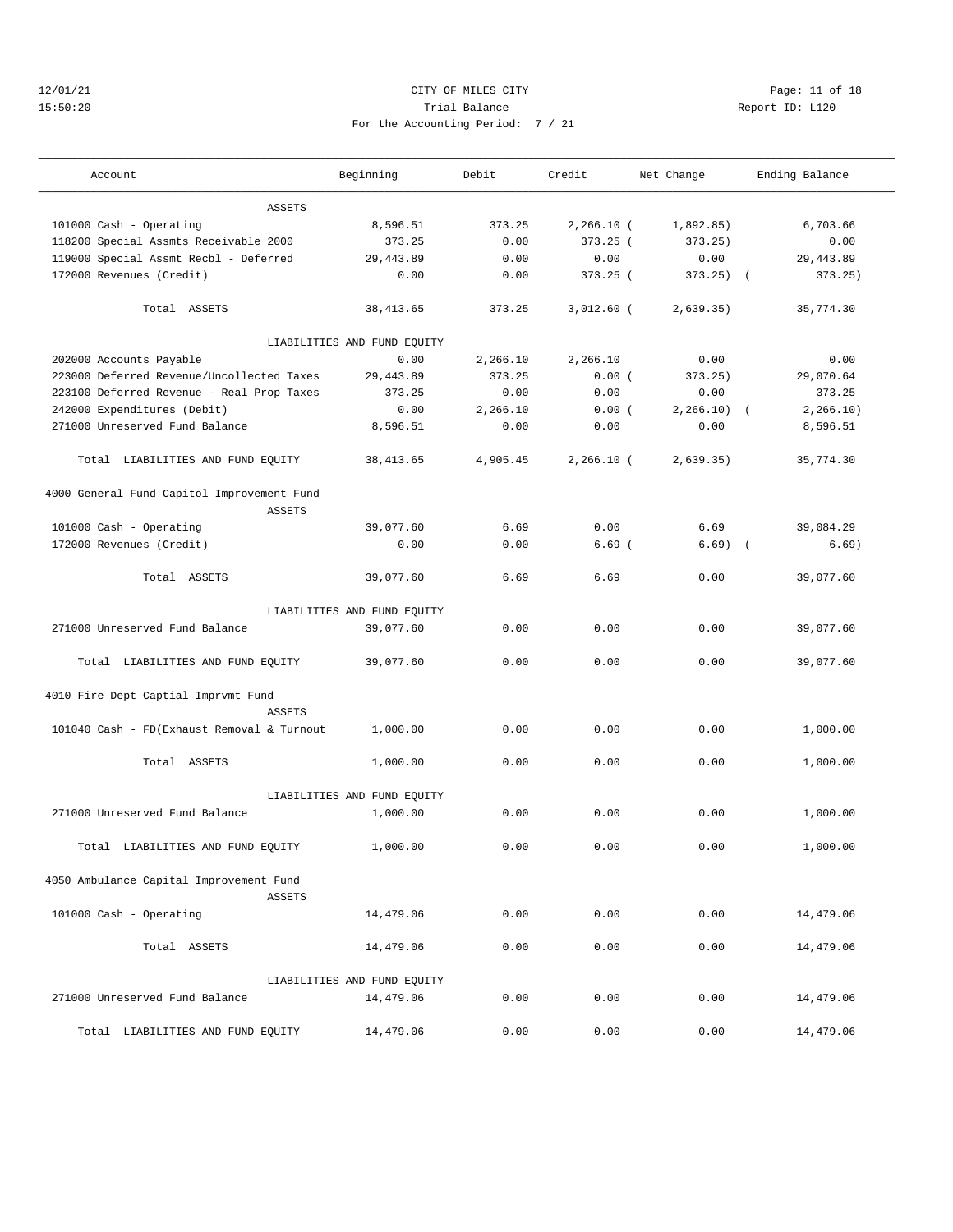|  |  |  | 12/01/21 |  |
|--|--|--|----------|--|
|  |  |  | 15:50:20 |  |

## CITY OF MILES CITY CONTROL CONTROL CONTROL CONTROL CITY 15:50:20 Report ID: L120 For the Accounting Period: 7 / 21

| Account                                                     | Beginning                   | Debit      | Credit       | Net Change  | Ending Balance          |  |
|-------------------------------------------------------------|-----------------------------|------------|--------------|-------------|-------------------------|--|
|                                                             |                             |            |              |             |                         |  |
| 4060 CAPITAL IMPROV-PUBLIC WORKS                            |                             |            |              |             |                         |  |
| <b>ASSETS</b>                                               |                             |            |              |             |                         |  |
| 101000 Cash - Operating                                     | 95, 465.17                  | 10,966.35  | 0.00         | 10,966.35   | 106,431.52              |  |
| 122000 Accounts Receivable                                  | 10,800.00                   | 0.00       | 0.00         | 0.00        | 10,800.00               |  |
| 172000 Revenues (Credit)                                    | 0.00                        | 0.00       | 10,966.35 (  | 10,966.35)  | 10,966.35)              |  |
| Total ASSETS                                                | 106,265.17                  | 10,966.35  | 10,966.35    | 0.00        | 106, 265.17             |  |
|                                                             | LIABILITIES AND FUND EQUITY |            |              |             |                         |  |
| 271000 Unreserved Fund Balance                              | 106,265.17                  | 0.00       | 0.00         | 0.00        | 106,265.17              |  |
| Total LIABILITIES AND FUND EQUITY                           | 106,265.17                  | 0.00       | 0.00         | 0.00        | 106,265.17              |  |
| 5210 WATER UTILITY                                          |                             |            |              |             |                         |  |
| <b>ASSETS</b>                                               |                             |            |              |             |                         |  |
| 101000 Cash - Operating                                     | 1,675,027.60                | 272,542.67 | 172,863.41   | 99,679.26   | 1,774,706.86            |  |
| 101008 RSVP- Custer Excess<br>$\left($                      | 40.47)                      | 0.00       | 0.00         | 0.00        | 40.47)<br>$\left($      |  |
| 101010 Deposit Cash                                         | 108,550.00                  | 5,400.00   | 2,650.00     | 2,750.00    | 111,300.00              |  |
| 102113 Cash - NE Water Line Proj                            | 764,994.48                  | 0.00       | 0.00         | 0.00        | 764,994.48              |  |
| 102240 Cash - Replacement & Depreciation                    | 1,489,589.35                | 0.00       | 0.00         | 0.00        | 1,489,589.35            |  |
| 102250 Cash - System Devlopment Fees                        | 319,949.92                  | 600.00     | 0.00         | 600.00      | 320,549.92              |  |
| 102270 Cash - Curb Stop Replacement Fee                     | 422, 209.48                 | 3,754.04   | 3.00         | 3,751.04    | 425,960.52              |  |
| 102312 RevBnd/CurYearDebt-DNRC/CarbonTank                   | 0.00                        | 11,541.25  | 0.00         | 11,541.25   | 11,541.25               |  |
| 102313 RevBnd/CurYearDebt-DNRC/NE WtrLine (                 | 0.04)                       | 11,809.17  | 0.00         | 11,809.17   | 11,809.13               |  |
| 102315 RevBnd/CurYearDebt-ARRA/NE Water Li(                 | 0.05)                       | 1,587.81   | 0.00         | 1,587.81    | 1,587.76                |  |
| 102322 RevBnd/Reserve-DNRC/CarbonTank                       | 153,009.00                  | 0.00       | 0.00         | 0.00        | 153,009.00              |  |
| 102323 RevBnd/Reserve-DNRC/NE WtrLine                       | 128,653.00                  | 0.00       | 0.00         | 0.00        | 128,653.00              |  |
| 102325 RevBnd/Reserve-ARRA B-NE Waterline                   | 18,245.00                   | 0.00       | 0.00         | 0.00        | 18,245.00               |  |
| 103000 Petty Cash                                           | 330.00                      | 0.00       | 0.00         | 0.00        | 330.00                  |  |
| 122000 Accounts Receivable                                  | 286, 224.64                 | 294,208.74 | 283,589.16   | 10,619.58   | 296,844.22              |  |
| 122020 Accounts Receivable-\$2.00 State Ass                 | 0.00                        | 0.00       | 12.00(       | 12.00)      | 12.00)<br>$\left($      |  |
| 162000 Deferred outflows-GASB68                             | 162,929.00                  | 0.00       | 0.00         | 0.00        | 162,929.00              |  |
| 172000 Revenues (Credit)                                    | 0.00                        | 9,347.82   | 288,198.06 ( | 278,850.24) | 278,850.24)<br>$\left($ |  |
| 181000 Land                                                 | 41,844.00                   | 0.00       | 0.00         | 0.00        | 41,844.00               |  |
| 182000 Buildings                                            | 22,997.00                   | 0.00       | 0.00         | 0.00        | 22,997.00               |  |
| 182100 Allowance for Depr - Buildings (Cre(                 | 22,997.00)                  | 0.00       | 0.00         | 0.00        | 22,997.00)              |  |
| 186000 Machinery and Equipment                              | 752,520.36                  | 0.00       | 0.00         | 0.00        | 752,520.36              |  |
| 186100 Allowance for Depr - Machinery & Eq(                 | 373,105.00)                 | 0.00       | 0.00         | 0.00        | 373,105.00)<br>$\left($ |  |
| 188000 Const. Work in Progress-NE Wtr Line                  | 60,813.14                   | 0.00       | 0.00         | 0.00        | 60,813.14               |  |
| 189100 Source of Supply                                     | 3,542,842.49                | 0.00       | 0.00         | 0.00        | 3,542,842.49            |  |
| 189110 Allowance for Depreciation - Source(                 | 916, 152.00)                | 0.00       | 0.00         | 0.00        | 916,152.00)             |  |
| 189300 Treatment Plant                                      | 3,752,487.07                | 0.00       | 0.00         | 0.00        | 3,752,487.07            |  |
| 189310 Allowance for Depr - Treatment Plan( 2, 184, 998.00) |                             | 0.00       | 0.00         | 0.00        | 2,184,998.00)           |  |
| 189400 Transmission & Distribution                          | 16, 396, 939.19             | 0.00       | 0.00         | 0.00        | 16,396,939.19           |  |
| 189410 Allowance for Depr - Trans & Distri(                 | 5,034,306.00)               | 0.00       | 0.00         | 0.00        | 5,034,306.00)           |  |
| Total ASSETS                                                | 21,568,556.16               | 610,791.50 | 747,315.63 ( | 136,524.13) | 21,432,032.03           |  |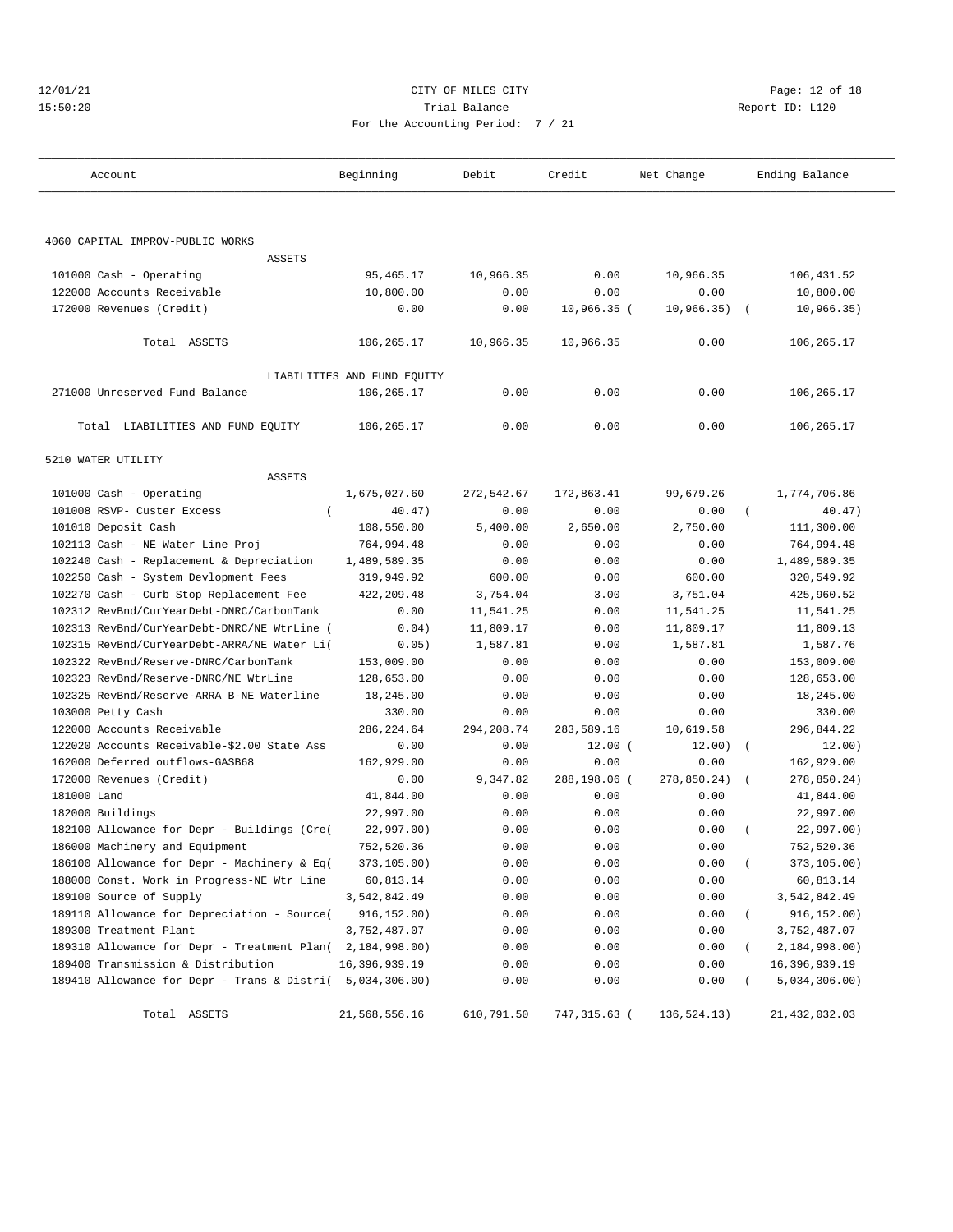## 12/01/21 Page: 13 of 18 15:50:20 Trial Balance Report ID: L120 For the Accounting Period: 7 / 21

| Account                                                   | Beginning                   | Debit       | Credit        | Net Change       | Ending Balance          |
|-----------------------------------------------------------|-----------------------------|-------------|---------------|------------------|-------------------------|
|                                                           | LIABILITIES AND FUND EQUITY |             |               |                  |                         |
| 202000 Accounts Payable                                   | 21, 221.60                  | 71,402.70   | 71,192.13 (   | 210.57)          | 21,011.03               |
| 214000 Deposits Payable                                   | 106,500.00                  | 2,650.00    | 5,400.00      | 2,750.00         | 109,250.00              |
| 214010 Refunds Payable                                    | 0.00                        | 275.64      | 275.64        | 0.00             | 0.00                    |
| 223899 Deferred inflows-GASB 68                           | 74,271.00                   | 0.00        | 0.00          | 0.00             | 74,271.00               |
| 231000 BONDS PAYABLE                                      | 3,784,000.00                | 0.00        | 0.00          | 0.00             | 3,784,000.00            |
| 237000 Net Pension liability-GASB 68                      | 715,179.00                  | 0.00        | 0.00          | 0.00             | 715,179.00              |
| 238000 Other Post Employment Benefits                     | 144,330.00                  | 0.00        | 0.00          | 0.00             | 144,330.00              |
| 239000 Compensated Absences Payable                       | 103,068.00                  | 0.00        | 0.00          | 0.00             | 103,068.00              |
| 242000 Expenditures (Debit)                               | 0.00                        | 139, 453.81 | $390.25$ (    | 139,063.56)      | 139,063.56)<br>$\left($ |
| 250300 Reserve Revenue Bond - Current Debt                | 323, 303.85                 | 0.00        | 0.00          | 0.00             | 323, 303.85             |
| 250500 Reserve - System Dev Fees                          | 171,098.25                  | 0.00        | 0.00          | 0.00             | 171,098.25              |
| 250600 Reserve for Replacement & Depreciat                | 1,351,889.30                | 0.00        | 0.00          | 0.00             | 1,351,889.30            |
| 271000 Unreserved Fund Balance                            | 518, 467.93)                | 0.00        | 0.00          | 0.00             | 518,467.93)<br>$\left($ |
| 272000 Unreserved Retained Earnings                       | 15, 292, 163.09             | 0.00        | 0.00          | 0.00             | 15, 292, 163.09         |
| Total LIABILITIES AND FUND EQUITY                         | 21,568,556.16               | 213,782.15  | $77,258.02$ ( | 136,524.13)      | 21, 432, 032.03         |
| 5310 SEWER UTILITY                                        |                             |             |               |                  |                         |
| <b>ASSETS</b>                                             |                             |             |               |                  |                         |
| 101000 Cash - Operating                                   | 3,370,289.22                | 180,934.94  | 150, 187. 23  | 30,747.71        | 3,401,036.93            |
| 102240 Cash - Replacement & Depreciation                  | 195,098.39                  | 0.00        | 0.00          | 0.00             | 195,098.39              |
| 102250 Cash - System Devlopment Fees                      | 151,560.91                  | 240.00      | 0.00          | 240.00           | 151,800.91              |
| 102279 WWtr Treatment Plant-Phase II Const                | 661,857.76                  | 0.00        | 0.00          | 0.00             | 661,857.76              |
| 102316 RevBnd/CurYearDebt-Phase 1 Haynes L                | 0.04                        | 8,388.33    | 0.00          | 8,388.33         | 8,388.37                |
| 102317 RevBnd/CurYearDebt-WWTP Phase II<br>$\left($       | 197,817.04)                 | 32,943.75   | 0.00          | 32,943.75        | 164,873.29)             |
| 102390 REV BOND/RESERVE-Sewer Phase 1                     | 101,735.00                  | 0.00        | 0.00          | 0.00             | 101,735.00              |
| 102396 REV BOND/RESERVE-SEWER PHASE II                    | 201,275.00                  | 0.00        | 0.00          | 0.00             | 201,275.00              |
| 122000 Accounts Receivable                                | 198,252.87                  | 176,811.27  | 179,493.24 (  | 2,681.97)        | 195,570.90              |
| 132000 Due From Government (Short Term)                   | 382.50                      | 0.00        | 0.00          | 0.00             | 382.50                  |
| 162000 Deferred outflows-GASB68                           | 132,423.00                  | 0.00        | 0.00          | 0.00             | 132,423.00              |
| 172000 Revenues (Credit)                                  | 0.00                        | 510.35      | 178,819.54 (  | $178, 309.19)$ ( | 178,309.19)             |
| 181000 Land                                               | 2.00                        | 0.00        | 0.00          | 0.00             | 2.00                    |
| 186000 Machinery and Equipment                            | 985,994.70                  | 0.00        | 0.00          | 0.00             | 985,994.70              |
| 186100 Allowance for Depr - Machinery & Eq(               | 595,207.00)                 | 0.00        | 0.00          | 0.00             | 595,207.00)<br>$\left($ |
| 188000 Const. Work in Progress-NE Wtr Line                | 39,697.36                   | 0.00        | 0.00          | 0.00             | 39,697.36               |
| 189300 Treatment Plant                                    | 11,906,458.06               | 0.00        | 0.00          | 0.00             | 11,906,458.06           |
| 189310 Allowance for Depr - Treatment Plan( 2,057,719.00) |                             | 0.00        | 0.00          | 0.00             | 2,057,719.00)           |
| 189400 Transmission & Distribution                        | 4,594,921.03                | 0.00        | 0.00          | 0.00             | 4,594,921.03            |
| 189410 Allowance for Depr - Trans & Distri( 1,899,158.00) |                             | 0.00        | 0.00          | 0.00             | 1,899,158.00)           |
| Total ASSETS                                              | 17,790,046.80               | 399,828.64  | 508,500.01 (  | 108,671.37)      | 17,681,375.43           |
|                                                           | LIABILITIES AND FUND EQUITY |             |               |                  |                         |
| 202000 Accounts Payable                                   | 210.58                      | 53,297.16   | 53,086.58 (   | 210.58)          | 0.00                    |
| 223899 Deferred inflows-GASB 68                           | 60,365.00                   | 0.00        | 0.00          | 0.00             | 60,365.00               |
| 231300 Bonds Pay 1979 Issue                               | 940,000.00                  | 0.00        | 0.00          | 0.00             | 940,000.00              |
| 231301 WWTP #2 Bonds Pay                                  | 4,921,000.00                | 0.00        | 0.00          | 0.00             | 4,921,000.00            |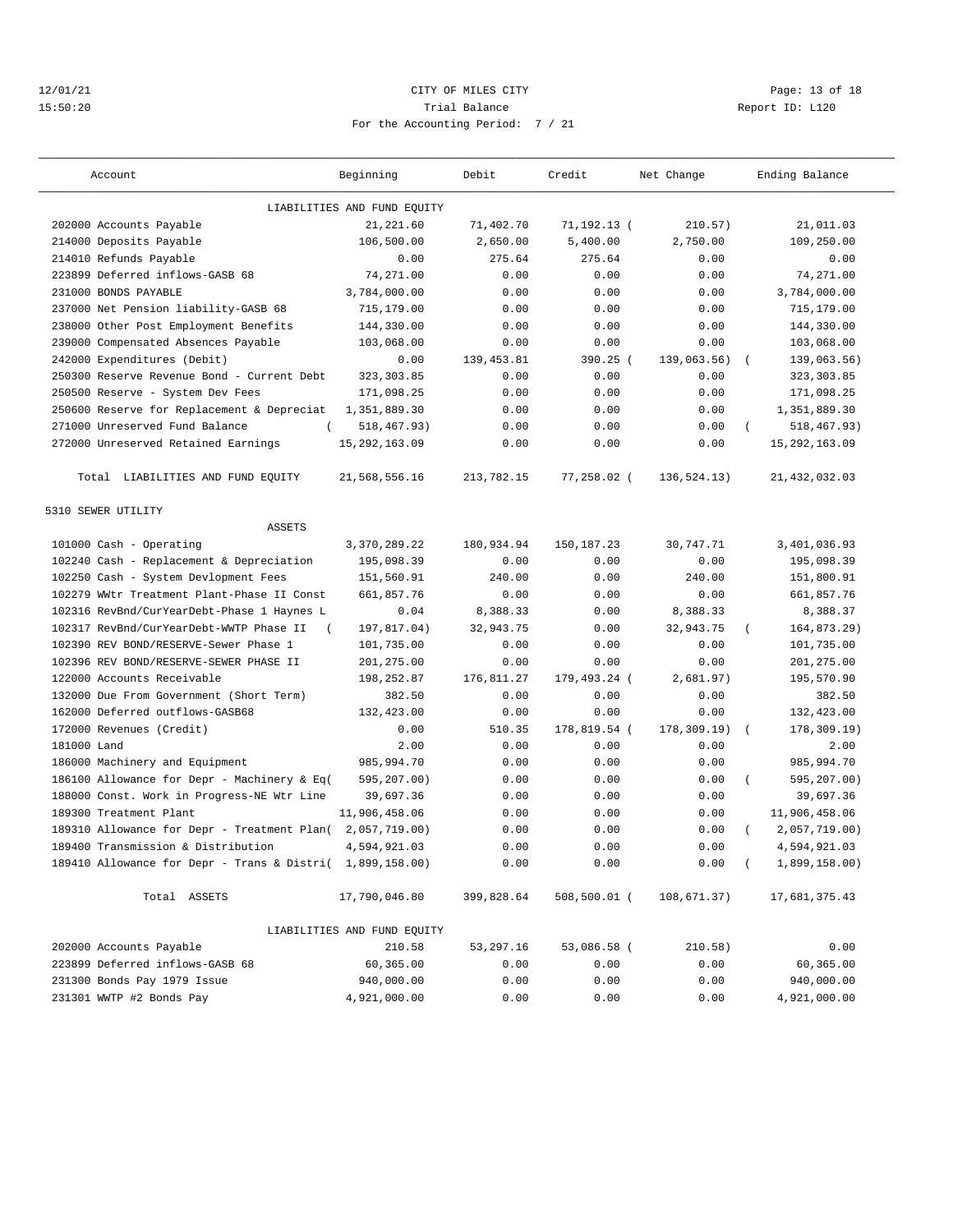## 12/01/21 Page: 14 of 18 15:50:20 Trial Balance Report ID: L120 For the Accounting Period: 7 / 21

| Account                                                 | Beginning                   | Debit      | Credit       | Net Change   |                  | Ending Balance |
|---------------------------------------------------------|-----------------------------|------------|--------------|--------------|------------------|----------------|
| 237000 Net Pension liability-GASB 68                    | 581,270.00                  | 0.00       | 0.00         | 0.00         |                  | 581,270.00     |
| 238000 Other Post Employment Benefits                   | 108,247.00                  | 0.00       | 0.00         | 0.00         |                  | 108,247.00     |
| 239000 Compensated Absences Payable                     | 78,980.00                   | 0.00       | 0.00         | 0.00         |                  | 78,980.00      |
| 242000 Expenditures (Debit)                             | 0.00                        | 108,472.93 | $12.14$ (    | 108, 460.79) | $\sqrt{ }$       | 108, 460.79)   |
| 250500 Reserve - System Dev Fees                        | 82,925.91                   | 0.00       | 0.00         | 0.00         |                  | 82,925.91      |
| 250600 Reserve for Replacement & Depreciat              | 1,666,491.83                | 0.00       | 0.00         | 0.00         |                  | 1,666,491.83   |
| 271000 Unreserved Fund Balance<br>$\left($              | 394,844.93)                 | 0.00       | 0.00         | 0.00         | $\left($         | 394,844.93)    |
| 272000 Unreserved Retained Earnings                     | 9,745,401.41                | 0.00       | 0.00         | 0.00         |                  | 9,745,401.41   |
| Total LIABILITIES AND FUND EQUITY                       | 17,790,046.80               | 161,770.09 | 53,098.72 (  | 108,671.37)  |                  | 17,681,375.43  |
| 5510 AMBULANCE FUND                                     |                             |            |              |              |                  |                |
| <b>ASSETS</b>                                           |                             |            |              |              |                  |                |
| 101000 Cash - Operating                                 | 42,947.49                   | 52,769.70  | 64,497.42 (  | 11,727.72)   |                  | 31,219.77      |
| 113216 Tax Receivables real-2016<br>$\left($            | 2.10)                       | 0.00       | 0.00         | 0.00         | $\left($         | 2.10)          |
| 113217 Tax receivables real-2017<br>$\overline{ }$      | 3.23)                       | 0.00       | 0.00         | 0.00         | $\overline{(\ }$ | 3.23)          |
| 113218 Tax Receivables real-2018                        | 31.27                       | 0.00       | $2.26$ (     | 2.26)        |                  | 29.01          |
| 113219 Tax receivables Real-2019                        | 29.42                       | 0.00       | $4.31$ (     | 4.31)        |                  | 25.11          |
| 113220 Tax receivables Real-2020                        | 136.20                      | 0.00       | 54.24(       | 54.24)       |                  | 81.96          |
| 115217 Tax receivable personal-2017<br>$\left($         | 0.06)                       | 0.00       | 0.00         | 0.00         | $\left($         | 0.06)          |
| 115218 Tax Receivable Personal-2018<br>$\overline{(\ }$ | 0.05)                       | 0.00       | 0.00         | 0.00         | $\overline{(\ }$ | 0.05)          |
| 115219 Tax Receivable Personal-2019                     | 0.11                        | 0.00       | 0.00         | 0.00         |                  | 0.11           |
| 115221 Tax Receivable Personal-2021                     | 34.58                       | 0.00       | 25.33(       | 25.33)       |                  | 9.25           |
| 122000 Accounts Receivable                              | 414,078.90                  | 104,623.38 | 93, 343, 37  | 11,280.01    |                  | 425, 358.91    |
| 122100 Acct Receivable<br>$\left($                      | 235,820.86)                 | 0.00       | 0.00         | 0.00         | $\left($         | 235,820.86)    |
| 132000 Due From Government (Short Term)                 | 12,350.00                   | 0.00       | 0.00         | 0.00         |                  | 12,350.00      |
| 162000 Deferred outflows-GASB68                         | 160,860.00                  | 0.00       | 0.00         | 0.00         |                  | 160,860.00     |
| 172000 Revenues (Credit)                                | 0.00                        | 92.54      | 101,631.57 ( | 101,539.03)  | $\left($         | 101,539.03)    |
| 186000 Machinery and Equipment                          | 1,052,480.52                | 0.00       | 0.00         | 0.00         |                  | 1,052,480.52   |
| 186100 Allowance for Depr - Machinery & Eq(             | 425,843.00)                 | 0.00       | 0.00         | 0.00         | $\left($         | 425,843.00)    |
| Total ASSETS                                            | 1,021,279.19                | 157,485.62 | 259,558.50 ( | 102,072.88)  |                  | 919,206.31     |
|                                                         | LIABILITIES AND FUND EQUITY |            |              |              |                  |                |
| 202000 Accounts Payable                                 | 0.00                        | 13,087.62  | 13,087.62    | 0.00         |                  | 0.00           |
| 223100 Deferred Revenue - Real Prop Taxes               | 0.00                        | 60.81      | 0.00(        | 60.81)       | $\sqrt{ }$       | 60.81)         |
| 223200 Deferred Revenue - Pers Prop Taxes               | 0.00                        | 25.33      | 0.00(        | 25.33)       |                  | 25.33)         |
| 223899 Deferred inflows-GASB 68                         | 1,467.00                    | 0.00       | 0.00         | 0.00         |                  | 1,467.00       |
| 235000 CONTRACTS/NOTES/LOANS PAYABLE<br>$\left($        | 0.01)                       | 0.00       | 0.00         | 0.00         |                  | 0.01)          |
| 237000 Net Pension liability-GASB 68                    | 281,739.00                  | 0.00       | 0.00         | 0.00         |                  | 281,739.00     |
| 238000 Other Post Employment Benefits                   | 72,165.00                   | 0.00       | 0.00         | 0.00         |                  | 72,165.00      |
| 239000 Compensated Absences Payable                     | 65,171.00                   | 0.00       | 0.00         | 0.00         |                  | 65,171.00      |
| 242000 Expenditures (Debit)                             | 0.00                        | 105,369.10 | 3,382.36 (   | 101,986.74)  |                  | 101,986.74)    |
| 271000 Unreserved Fund Balance<br>$\left($              | 139,528.00)                 | 0.00       | 0.00         | 0.00         |                  | 139,528.00)    |
| 272000 Unreserved Retained Earnings                     | 740,265.20                  | 0.00       | 0.00         | 0.00         |                  | 740,265.20     |
| Total LIABILITIES AND FUND EQUITY                       | 1,021,279.19                | 118,542.86 | 16,469.98 (  | 102,072.88)  |                  | 919,206.31     |

5610 AIRPORT OPERATING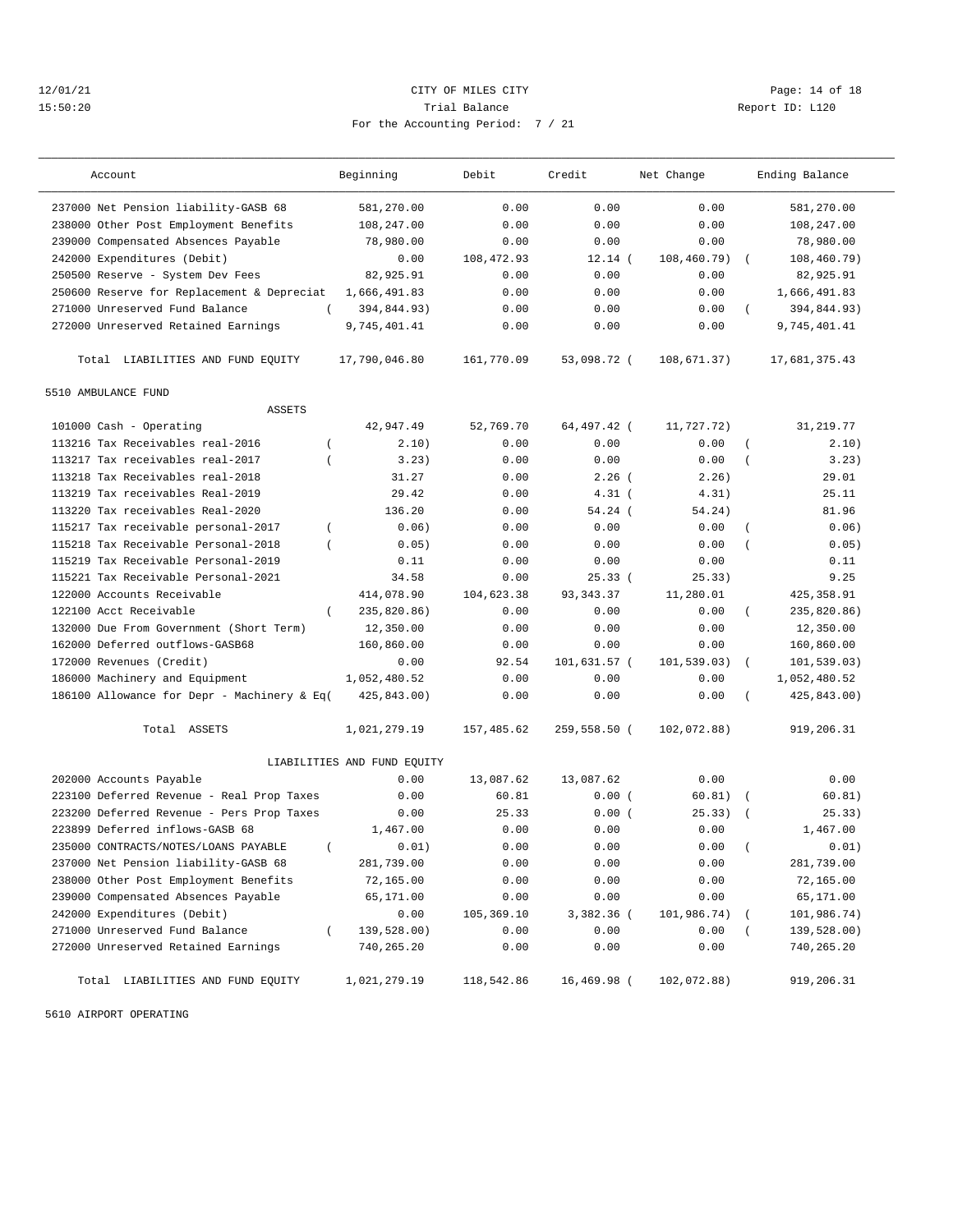## 12/01/21 Page: 15 of 18 15:50:20 Trial Balance Report ID: L120 For the Accounting Period: 7 / 21

| -- |  |
|----|--|
|    |  |
|    |  |
|    |  |
|    |  |
|    |  |
|    |  |
|    |  |
|    |  |

| Account                                                 | Beginning                   | Debit      | Credit       | Net Change    | Ending Balance             |
|---------------------------------------------------------|-----------------------------|------------|--------------|---------------|----------------------------|
| <b>ASSETS</b>                                           |                             |            |              |               |                            |
| 101000 Cash - Operating                                 | 228,636.79                  | 125,806.63 | 223,709.68 ( | 97,903.05)    | 130,733.74                 |
| 102117 Airport Improvement                              | 94,064.80                   | 0.00       | 0.00         | 0.00          | 94,064.80                  |
| 102230 Cash - Surplus/Credit Card Acct                  | 100.32                      | 66,555.14  | 66,555.46 (  | 0.32)         | 100.00                     |
| 103000 Petty Cash                                       | 100.00                      | 0.00       | 0.00         | 0.00          | 100.00                     |
| 113216 Tax Receivables real-2016<br>$\left($            | 3.16)                       | 0.00       | 0.00         | 0.00          | 3.16)<br>$\overline{(\ }$  |
| 113217 Tax receivables real-2017<br>$\overline{ }$      | 4.86)                       | 0.00       | 0.00         | 0.00          | 4.86)                      |
| 113218 Tax Receivables real-2018                        | 46.92                       | 0.00       | 3.39(        | 3.39)         | 43.53                      |
| 113219 Tax receivables Real-2019                        | 44.14                       | 0.00       | $6.47$ (     | 6.47)         | 37.67                      |
| 113220 Tax receivables Real-2020                        | 204.36                      | 0.00       | $81.37$ (    | 81.37)        | 122.99                     |
| 115217 Tax receivable personal-2017<br>$\overline{(\ }$ | 0.08)                       | 0.00       | 0.00         | 0.00          | 0.08)<br>$\overline{(\ }$  |
| 115218 Tax Receivable Personal-2018<br>$\overline{(\ }$ | 0.08)                       | 0.00       | 0.00         | 0.00          | 0.08)                      |
| 115219 Tax Receivable Personal-2019                     | 0.16                        | 0.00       | 0.00         | 0.00          | 0.16                       |
| 115220 Tax Receivable Personal-2020                     | 0.03                        | 0.00       | 0.00         | 0.00          | 0.03                       |
| 115221 Tax Receivable Personal-2021                     | 51.86                       | 0.00       | 38.00(       | 38.00)        | 13.86                      |
| 122000 Accounts Receivable                              | 0.00                        | 17,299.50  | 0.00         | 17,299.50     | 17,299.50                  |
| 132000 Due From Government (Short Term)                 | 459,040.76                  | 0.00       | 0.00         | 0.00          | 459,040.76                 |
| 141000 Prepaid Expense                                  | 5,917.00                    | 0.00       | 0.00         | 0.00          | 5,917.00                   |
| 162000 Deferred outflows-GASB68                         | 31,614.00                   | 0.00       | 0.00         | 0.00          | 31,614.00                  |
| 172000 Revenues (Credit)                                | 0.00                        | 1,630.00   | 144,735.81 ( | 143, 105.81)  | 143, 105.81)<br>$\sqrt{2}$ |
| 181000 Land                                             | 19,978.00                   | 0.00       | 0.00         | 0.00          | 19,978.00                  |
| 182000 Buildings                                        | 779,684.50                  | 0.00       | 0.00         | 0.00          | 779,684.50                 |
| 182100 Allowance for Depr - Buildings (Cre(             | 413,042.00)                 | 0.00       | 0.00         | 0.00          | 413,042.00)<br>$\left($    |
| 184000 Improvements Other Than Buildings                | 13,017,833.11               | 0.00       | 0.00         | 0.00          | 13,017,833.11              |
| 184100 Allowance for Depr - Imp Other Than(             | 3,992,939.00)               | 0.00       | 0.00         | 0.00          | 3,992,939.00)              |
| 186000 Machinery and Equipment                          | 1,283,230.58                | 0.00       | 0.00         | 0.00          | 1,283,230.58               |
| 186100 Allowance for Depr - Machinery & Eq(             | 607,782.00)                 | 0.00       | 0.00         | 0.00          | 607,782.00)<br>$\left($    |
| 188000 Const. Work in Progress-NE Wtr Line              | 1,158,977.96                | 0.00       | 0.00         | 0.00          | 1,158,977.96               |
| Total ASSETS                                            | 12,065,754.11               | 211,291.27 | 435,130.18 ( | 223,838.91)   | 11,841,915.20              |
|                                                         | LIABILITIES AND FUND EQUITY |            |              |               |                            |
| 202000 Accounts Payable                                 | 396, 347. 77                | 167,728.07 | 167,728.07   | 0.00          | 396, 347.77                |
| 223100 Deferred Revenue - Real Prop Taxes               | 0.00                        | 91.23      | 0.00(        | 91.23)        | 91.23)<br>$\sqrt{ }$       |
| 223200 Deferred Revenue - Pers Prop Taxes               | 0.00                        | 38.00      | 0.00(        | 38.00)        | 38.00)<br>$\sqrt{2}$       |
| 223899 Deferred inflows-GASB 68                         | 14, 411.00                  | 0.00       | 0.00         | 0.00          | 14,411.00                  |
| 235160 LTrm Pay/MT Aeronautics (2)                      | 81,312.00                   | 0.00       | 0.00         | 0.00          | 81,312.00                  |
| 237000 Net Pension liability-GASB 68                    | 138,772.00                  | 0.00       | 0.00         | 0.00          | 138,772.00                 |
| 238000 Other Post Employment Benefits                   | 24,055.00                   | 0.00       | 0.00         | 0.00          | 24,055.00                  |
| 239000 Compensated Absences Payable                     | 13,782.00                   | 0.00       | 0.00         | 0.00          | 13,782.00                  |
| 242000 Expenditures (Debit)                             | 0.00                        | 223,709.68 | 0.00(        | 223,709.68) ( | 223,709.68)                |
| 250600 Reserve for Replacement & Depreciat              | 18,913.67                   | 0.00       | 0.00         | 0.00          | 18,913.67                  |
| 271000 Unreserved Fund Balance                          | 90,992.00)                  | 0.00       | 0.00         | 0.00          | 90,992.00)                 |
| 272000 Unreserved Retained Earnings                     | 11, 469, 152.67             | 0.00       | 0.00         | 0.00          | 11, 469, 152.67            |
| Total LIABILITIES AND FUND EQUITY                       | 12,065,754.11               | 391,566.98 | 167,728.07 ( | 223,838.91)   | 11,841,915.20              |

6040 PUBLIC WORKS

ASSETS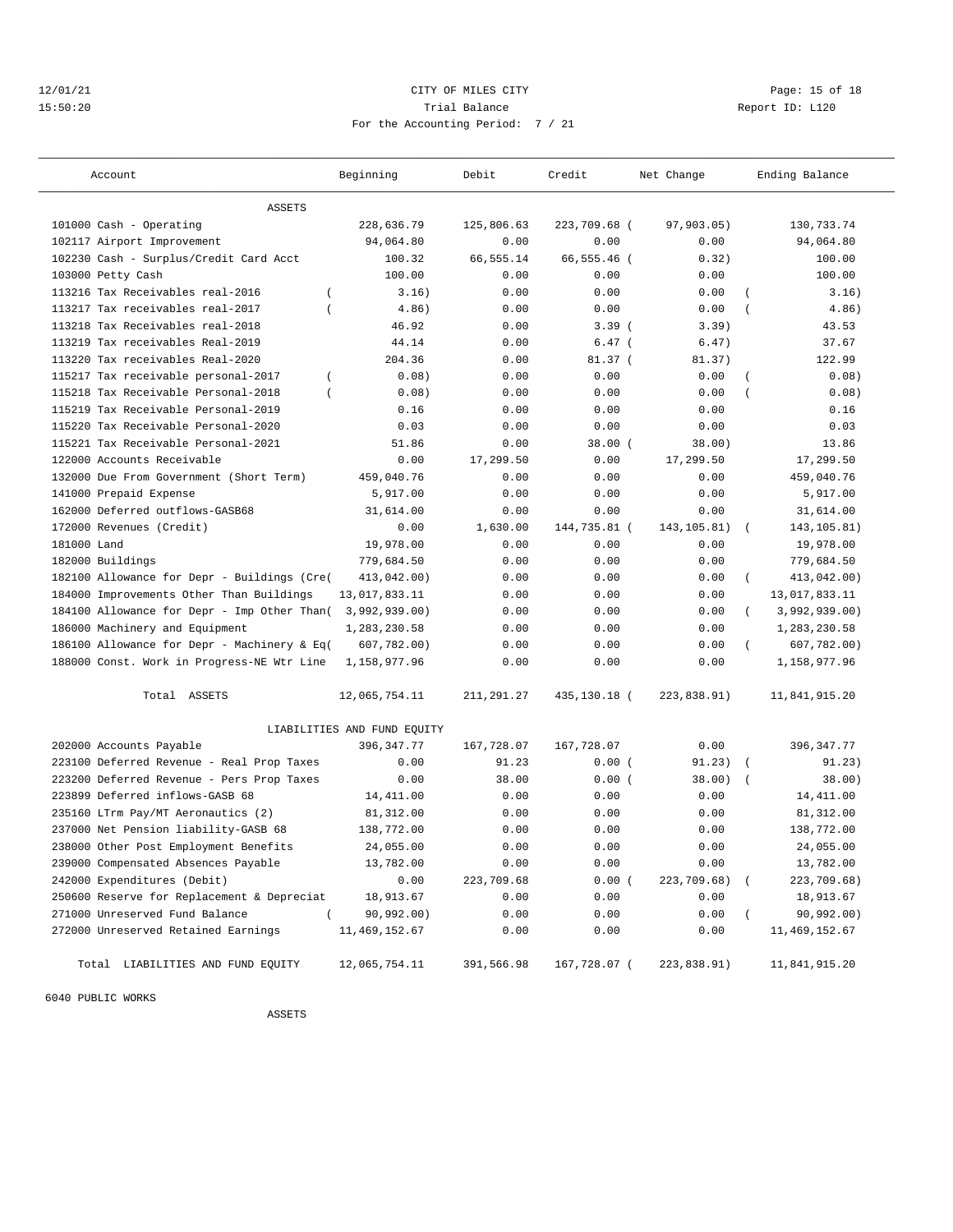## 12/01/21 Page: 16 of 18 15:50:20 Trial Balance Report ID: L120 For the Accounting Period: 7 / 21

| $\sim$ $\sim$ |  |  |  |
|---------------|--|--|--|

| Account                                                 | Beginning                   | Debit     | Credit       | Net Change | Ending Balance          |  |
|---------------------------------------------------------|-----------------------------|-----------|--------------|------------|-------------------------|--|
| 101000 Cash - Operating                                 | 96, 979.45                  | 4,000.00  | 8,534.88 (   | 4,534.88)  | 92,444.57               |  |
| 172000 Revenues (Credit)                                | 0.00                        | 0.00      | $4,000.00$ ( | 4,000.00)  | 4,000.00)<br>$\sqrt{ }$ |  |
| Total ASSETS                                            | 96,979.45                   | 4,000.00  | 12,534.88 (  | 8,534.88)  | 88, 444.57              |  |
|                                                         | LIABILITIES AND FUND EQUITY |           |              |            |                         |  |
| 202000 Accounts Payable                                 | 0.00                        | 1,864.60  | 1,864.60     | 0.00       | 0.00                    |  |
| 239000 Compensated Absences Payable                     | 4,945.00                    | 0.00      | 0.00         | 0.00       | 4,945.00                |  |
| 242000 Expenditures (Debit)                             | 0.00                        | 8,534.88  | 0.00(        | 8,534.88)  | 8,534.88)               |  |
| 271000 Unreserved Fund Balance<br>$\left($              | 4,701.00)                   | 0.00      | 0.00         | 0.00       | 4,701.00)               |  |
| 272000 Unreserved Retained Earnings                     | 96,735.45                   | 0.00      | 0.00         | 0.00       | 96,735.45               |  |
| Total LIABILITIES AND FUND EQUITY                       | 96, 979.45                  | 10,399.48 | $1,864.60$ ( | 8,534.88)  | 88, 444.57              |  |
| 7370 TBID                                               |                             |           |              |            |                         |  |
| <b>ASSETS</b>                                           |                             |           |              |            |                         |  |
| 101000 Cash - Operating                                 | 0.00                        | 13,524.00 | 13,524.00    | 0.00       | 0.00                    |  |
| Total ASSETS                                            | 0.00                        | 13,524.00 | 13,524.00    | 0.00       | 0.00                    |  |
| LIABILITIES AND FUND EQUITY                             |                             |           |              |            |                         |  |
| 202000 Accounts Payable                                 | 0.00                        | 13,524.00 | 13,524.00    | 0.00       | 0.00                    |  |
| 212500 Due to Others                                    | 0.00                        | 13,524.00 | 13,524.00    | 0.00       | 0.00                    |  |
| Total LIABILITIES AND FUND EQUITY                       | 0.00                        | 27,048.00 | 27,048.00    | 0.00       | 0.00                    |  |
| 7458 Court Technology Surcharge                         |                             |           |              |            |                         |  |
|                                                         | LIABILITIES AND FUND EQUITY |           |              |            |                         |  |
| 212000 Due to Government<br>$\left($                    | 2,060.64)                   | 0.00      | 0.00         | 0.00       | 2,060.64)<br>$\left($   |  |
| 212200 Due to Federal, Soc Sec & Medicare               | 2,060.64                    | 0.00      | 0.00         | 0.00       | 2,060.64                |  |
| Total LIABILITIES AND FUND EQUITY                       | 0.00                        | 0.00      | 0.00         | 0.00       | 0.00                    |  |
| 7467 Law Enforcement Academy Surcharge<br><b>ASSETS</b> |                             |           |              |            |                         |  |
| 101000 Cash - Operating                                 | 0.00                        | 290.00    | 0.00         | 290.00     | 290.00                  |  |
| Total ASSETS                                            | 0.00                        | 290.00    | 0.00         | 290.00     | 290.00                  |  |
| LIABILITIES AND FUND EQUITY                             |                             |           |              |            |                         |  |
| 212200 Due to Federal, Soc Sec & Medicare               | 0.00                        | 0.00      | 290.00       | 290.00     | 290.00                  |  |
| Total LIABILITIES AND FUND EQUITY                       | 0.00                        | 0.00      | 290.00       | 290.00     | 290.00                  |  |

 7471 CIVIL LEGAL ASSIST/VICTIM DOM VIOLENCE PROG ASSETS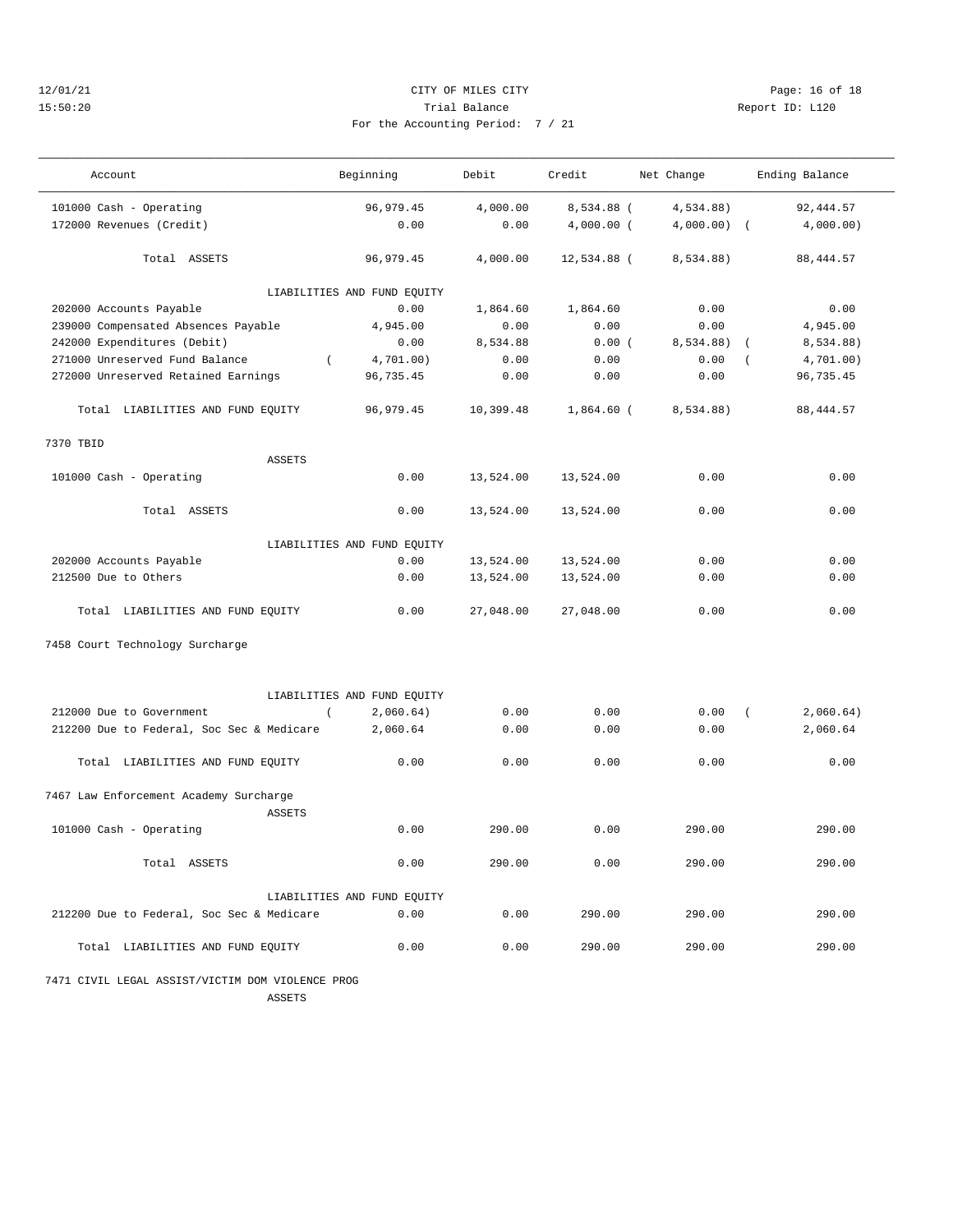## 12/01/21 **CITY OF MILES CITY CITY CITY PAGE:** 17 of 18 15:50:20 Trial Balance Report ID: L120 For the Accounting Period: 7 / 21

| Account                                   | Beginning                           | Debit<br>Credit |                | Net Change  | Ending Balance        |  |  |
|-------------------------------------------|-------------------------------------|-----------------|----------------|-------------|-----------------------|--|--|
| 101000 Cash - Operating                   | 0.00                                | 494.76          | 0.00           | 494.76      | 494.76                |  |  |
| Total ASSETS                              | 0.00                                | 494.76          | 0.00           | 494.76      | 494.76                |  |  |
| 212500 Due to Others                      | LIABILITIES AND FUND EQUITY<br>0.00 | 0.00            | 494.76         | 494.76      | 494.76                |  |  |
| Total LIABILITIES AND FUND EQUITY         | 0.00                                | 0.00            | 494.76         | 494.76      | 494.76                |  |  |
| 7910 PAYROLL FUND                         |                                     |                 |                |             |                       |  |  |
| <b>ASSETS</b>                             |                                     |                 |                |             |                       |  |  |
| 101000 Cash - Operating                   | 14,409.88                           | 554,280.12      | 535, 270.78    | 19,009.34   | 33, 419. 22           |  |  |
| Total ASSETS                              | 14,409.88                           | 554,280.12      | 535, 270.78    | 19,009.34   | 33, 419. 22           |  |  |
|                                           | LIABILITIES AND FUND EQUITY         |                 |                |             |                       |  |  |
| 201000 Warrants Payable                   | 14,640.57                           | 28,640.65       | 33,830.25      | 5,189.60    | 19,830.17             |  |  |
| 212200 Due to Federal, Soc Sec & Medicare | 0.00                                | 69,668.17       | 69,668.17      | 0.00        | 0.00                  |  |  |
| 212202 Due to State Unemployment          | 0.32                                | 0.32            | 1,007.62       | 1,007.30    | 1,007.62              |  |  |
| 212203 Due to Worker's Compensation       | 0.00                                | 0.00            | 11,972.84      | 11,972.84   | 11,972.84             |  |  |
| 212204 Due to State Income Tax            | 0.00                                | 16,627.00       | 16,627.00      | 0.00        | 0.00                  |  |  |
| 212205 Due to MPORS-GABA                  | 0.00                                | 15,690.88       | 15,690.88      | 0.00        | 0.00                  |  |  |
| 212207 Due to AFLAC, AFLAC PRETAX         | 0.00                                | 676.64          | 676.64         | 0.00        | 0.00                  |  |  |
| 212208 Due to Health Ins, Dental, Vision  | 922.17)<br>$\sqrt{2}$               | 78,838.96       | 79,565.14      | 726.18      | 195.99)<br>$\left($   |  |  |
| 212209 Due to PERS Retirement             | 0.00                                | 36, 322.97      | 36, 322.97     | 0.00        | 0.00                  |  |  |
| 212210 Due to FURS-GABA Retirement        | 691.16                              | 18,023.02       | 18, 136. 44    | 113.42      | 804.58                |  |  |
| Total LIABILITIES AND FUND EQUITY         | 14,409.88                           | 264,488.61      | 283, 497.95    | 19,009.34   | 33, 419. 22           |  |  |
| 7930 CLAIMS FUND                          |                                     |                 |                |             |                       |  |  |
| <b>ASSETS</b>                             |                                     |                 |                |             |                       |  |  |
| 101000 Cash - Operating                   | 489,267.49                          | 600,087.83      | 846,630.66 (   | 246,542.83) | 242,724.66            |  |  |
| Total ASSETS                              | 489,267.49                          | 600,087.83      | 846,630.66 (   | 246,542.83) | 242,724.66            |  |  |
| LIABILITIES AND FUND EQUITY               |                                     |                 |                |             |                       |  |  |
| 201000 Warrants Payable                   | 489,267.49                          | 846,630.66      | $600,087.83$ ( | 246,542.83) | 242,724.66            |  |  |
| Total LIABILITIES AND FUND EQUITY         | 489, 267.49                         | 846,630.66      | 600,087.83 (   | 246,542.83) | 242,724.66            |  |  |
| 7980 CUSTER CO WATER & SEWER DISTRICT     |                                     |                 |                |             |                       |  |  |
| ASSETS                                    |                                     |                 |                |             |                       |  |  |
| 101000 Cash - Operating                   | $\left($<br>1,211.86)               | 17,503.95       | 16,977.31      | 526.64      | $\sqrt{2}$<br>685.22) |  |  |
| 122000 Accounts Receivable                | 19,812.57                           | 18,879.39       | 17,503.95      | 1,375.44    | 21,188.01             |  |  |
| Total ASSETS                              | 18,600.71                           | 36, 383. 34     | 34,481.26      | 1,902.08    | 20,502.79             |  |  |

LIABILITIES AND FUND EQUITY